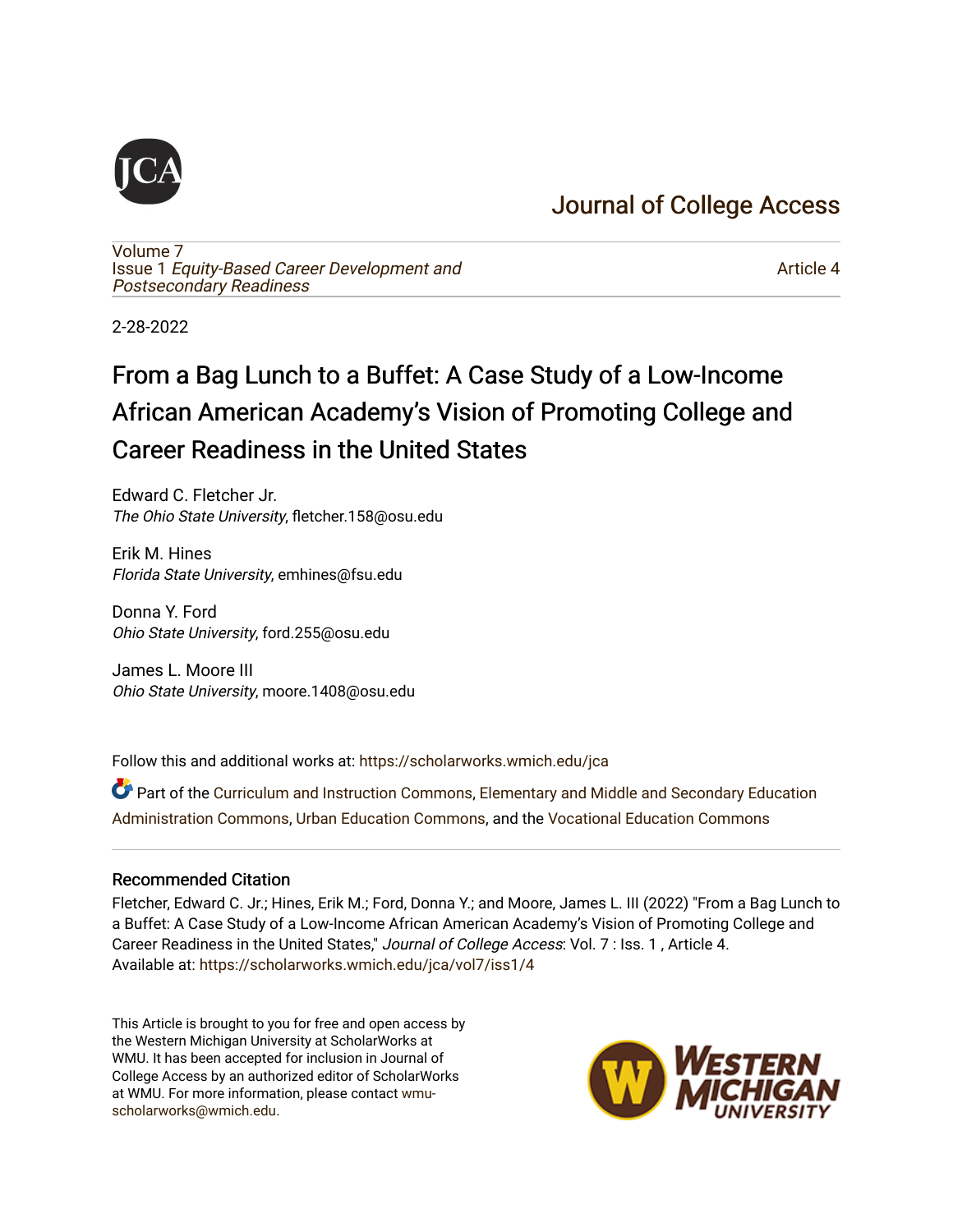## From a Bag Lunch to a Buffet: A Case Study of a Low-Income African American Academy's Vision of Promoting College and Career Readiness in the United **States**

#### Cover Page Footnote

This research was supported by a grant from the National Science Foundation (Grant # 1614707 & 2016580).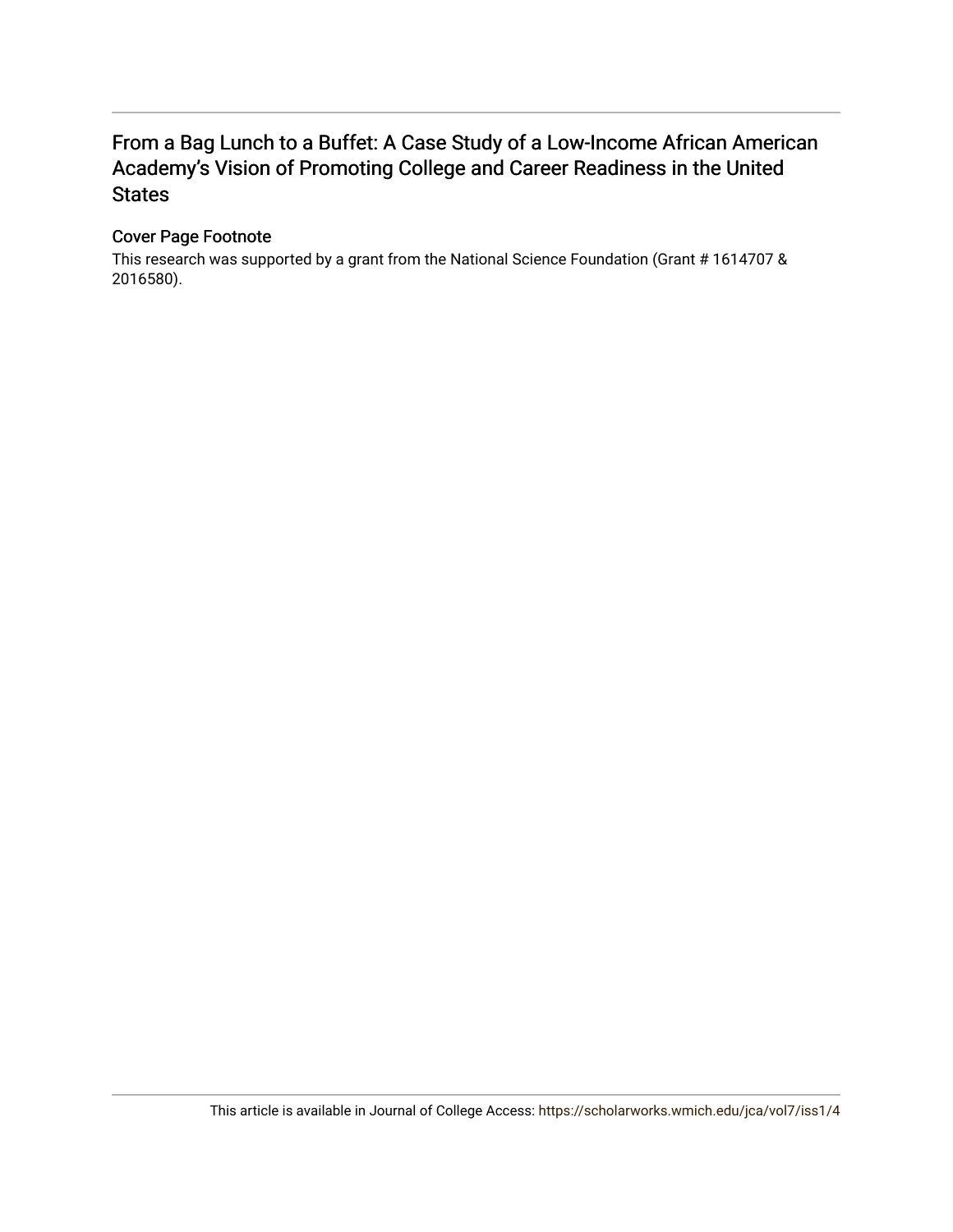# **From a Bag Lunch to a Buffet: A Case Study of a Low-Income African American Academy's Vision of Promoting College and Career Readiness in the United States**



#### **ABSTRACT**

The purpose of this research study was to examine the ways in which stakeholders at a low-income, predominantly African American STEAM academy implement initiatives that support the college and career readiness of their students. We found that a shift in leadership efforts to ensure that academy students were prepared to be both college and career ready provided equity and access to a quality and individualized curriculum through the implementation of career academies. As a result, stakeholders believed that students were more included, valued, and engaged in the school.

Keywords: African American education, career academy, career readiness, college readiness, urban education

This research was supported by grants from the National Science Foundation's ITEST and EHR Core Research programs (Award # 1614707, 2016580, & 2000472).

#### **Introduction**

The struggles of urban schools to<br>
ensure students become college<br>
and career ready in the midst of<br>
challenging conditions have bee<br>
well documented (Green & Gooden, 2014; ensure students become college and career ready in the midst of challenging conditions have been Milner, 2013). It is also widely understood that inadequate college and career readiness often prevents youth from seamless transitions into postsecondary education and the workforce (Loera et al., 2013). To be sure, it is quite difficult for schools to deliver

Authored by Edward C. Fletcher, Jr. *(The Ohio State University)*  Erik M. Hines *(Florida State University)*  Donna Y. Ford *(The Ohio State University)*  James L. Moore III *(The Ohio State University)*

curricula that meet the needs of diverse student bodies to promote their success. However, it is critical that all students be ready for the transition from high school to postsecondary education and/or the workforce.

In response to the challenges in preparing students to be college and career ready, career academies have emerged as promising programs after decades of implementation and documented positive outcomes (Stern et al., 2010). There is extensive evidence documenting the impact of participation in career academies regarding reduced dropout rates, improved attendance, increased academic course-taking and interpersonal skills, and positive labor market outcomes (Fletcher & Cox, 2012; Kemple, 2008; Stern et al., 2010). The key components of the academy approach involve integrated and contextualized academic and career-related curricula, work-based learning experiences, and partnerships with business and industry (Fletcher & Cox, 2012; Stern et al., 2010). The career academy model is a high school reform initiative that involves integrating career and

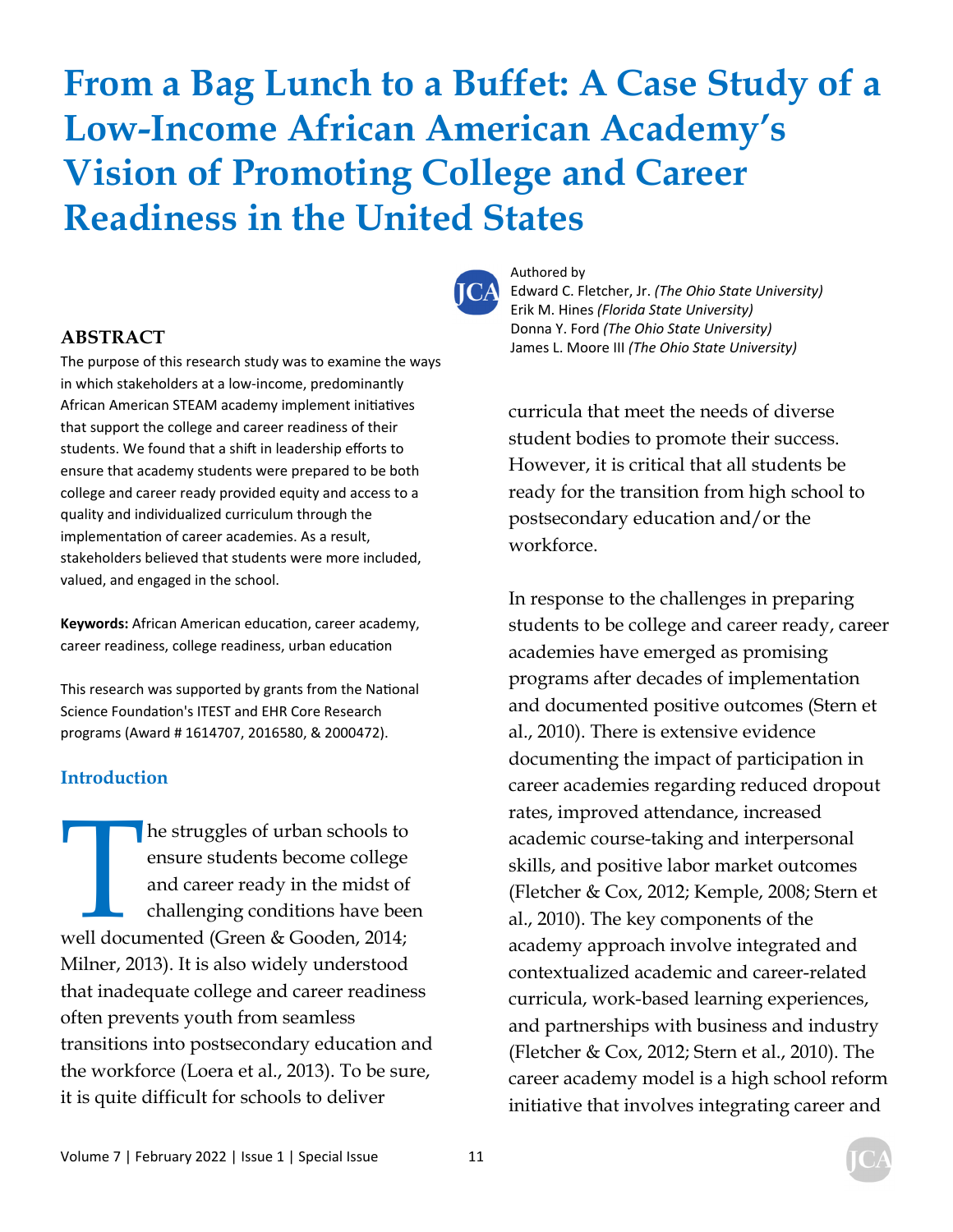technical education (CTE) curricula into middle and high schools. The focus of career academies is to prepare students to be college and career ready with the implementation of small learning communities, work-based learning experiences, advisory boards, and college preparatory curricular courses and activities.

Despite the documented benefits of student participation in career academies, the general public is still reticent to embrace related programs given the lingering negative views regarding career and technical education (CTE). Some of the stigma stems from tracking students into differentiated curricular programs based on ethnic and racial backgrounds and socioeconomic status (Akos et al., 2007; Alvarez & Mehan, 2007; Fletcher & Zirkle, 2009; Gamoran, 1989; Lewis, 2007). Many parents still view CTE from the vantage point of their own K-12 schooling experiences, associating CTE programs with non-college bound students and preparation for entry level, low-wage jobs. Further contributing to this misconception is that the current "college for all" mindset has taught administrators, educators, school counselors, parents, and students that a four-year baccalaureate degree is the only pathway to prosperity (Fletcher  $&$ Cox, 2012; Stringfield & Stone, 2017). Another issue preventing implementation is that career academies often demand greater resources in terms of equipment and software, and require access to worksites and employer support in the community to

provide work-based learning opportunities to students (Sanders, 2005; Stringfield & Stone, 2017).

Under these conditions, what can urban schools operating in economically disadvantaged settings do to promote student college and career readiness? Research has demonstrated the critical role that community engagement plays in reforming urban schools for initiating more sustainable change (Green, 2017). Community engagement in schools refers to relationships between schools and businesses, individuals, formal and informal organizations, and postsecondary institutions (Sanders, 2005). Research has not addressed how ethnically and racially diverse, lowincome, urban school stakeholders perceive and approach the implementation of the career academy model. Additionally, there is limited research describing how these schools partner with employers, postsecondary, and community members to promote students' college and career readiness. We also know little about how urban schools are able to acquire resources needed for student success. Thus, the purpose of this study was to examine the ways in which stakeholders at a low-income, predominantly African American STEAM academy implement initiatives that support the college and career readiness of their students. The research question under investigation in this research study was: how can career academies help students become college AND career ready? Prior research on exemplary, high quality secondary programs has suggested that one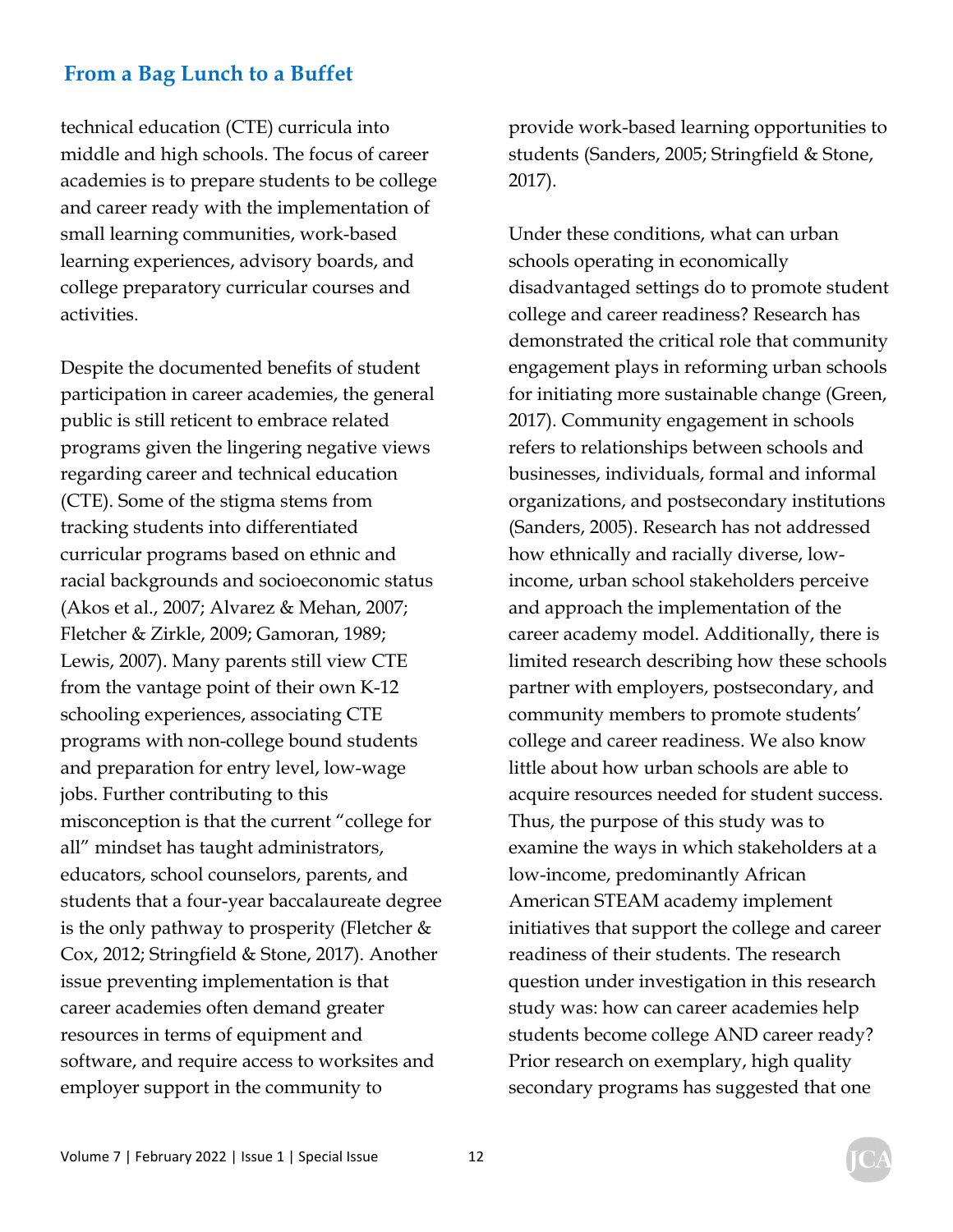of the factors of success is an organizational understanding of purpose (Newmann & Whelage, 1995). Thus, schools with a clear and shared understanding of college and career readiness would be more likely to emphasize rigorous and relevant curricula promoting academic, technical, and employability skills.

#### **Review of Literature**

In general, research has shown positive outcomes when schools and communities develop close ties in terms of more effective school functioning, additional fiscal and human resources, higher student academic achievement and well-being, greater parental participation, and better community health and development (Boutte & Johnson, 2014; Epstein, 2001; Sanders, 2005). Further, engagement from the community is mutually beneficial with schools often receiving donations and raising capital (e.g., small grants, equipment) as well as supports in a variety of ways, such as guest speaking, mentorship, and internships (Badgett, 2016, Engeln, 2003; Turnbull, 2015). To be clear, the facilitation of partnerships between schools and their communities require a great deal of coordination and effort on both parties involved, but the rewards for the school, students, and community can be quite worthwhile (Hands, 2010). In this context, principals have tended to lead schoolcommunity relationship efforts (Khalifa, 2012; Voorhis & Sheldon, 2004). However, to sustain school-community partnerships, the

engagement of an entire team of stakeholders is often more successful than relying on one individual from a school (Sanders, 2005).

One form of community engagement is school -business partnerships. The emergence of school and business partnerships is predicated partly by chronic budget restraints and the shrinking fiscal environment of U.S. schools, particularly those in low-income, ethnically and racially diverse, urban environments (Molnar, 2005). In addition, the level of school and business partnerships across schools are uneven in that urban schools usually suffer from a lack of resources because they are typically situated within poor communities, thereby further exacerbating inequalities (Warren, 2005). Critics contend that these school-business partnerships often result in corporate exploitation and a mismatch of interests. That is, while schools focus on the needs of educating students for democratic and civic functions, corporations sometimes treat "students as consumers to be manipulated" (Molnar, 2005, p. viii) and to be obedient and uncritically minded (Hewitt, 2005). Challenging the negative views of school-business partnerships is an issue community stakeholders have to resolve in their quest to establish mutually beneficial relations.

#### **College and Career Readiness**

Schools need a clear and shared understanding of purpose to focus their efforts on meeting the needs of students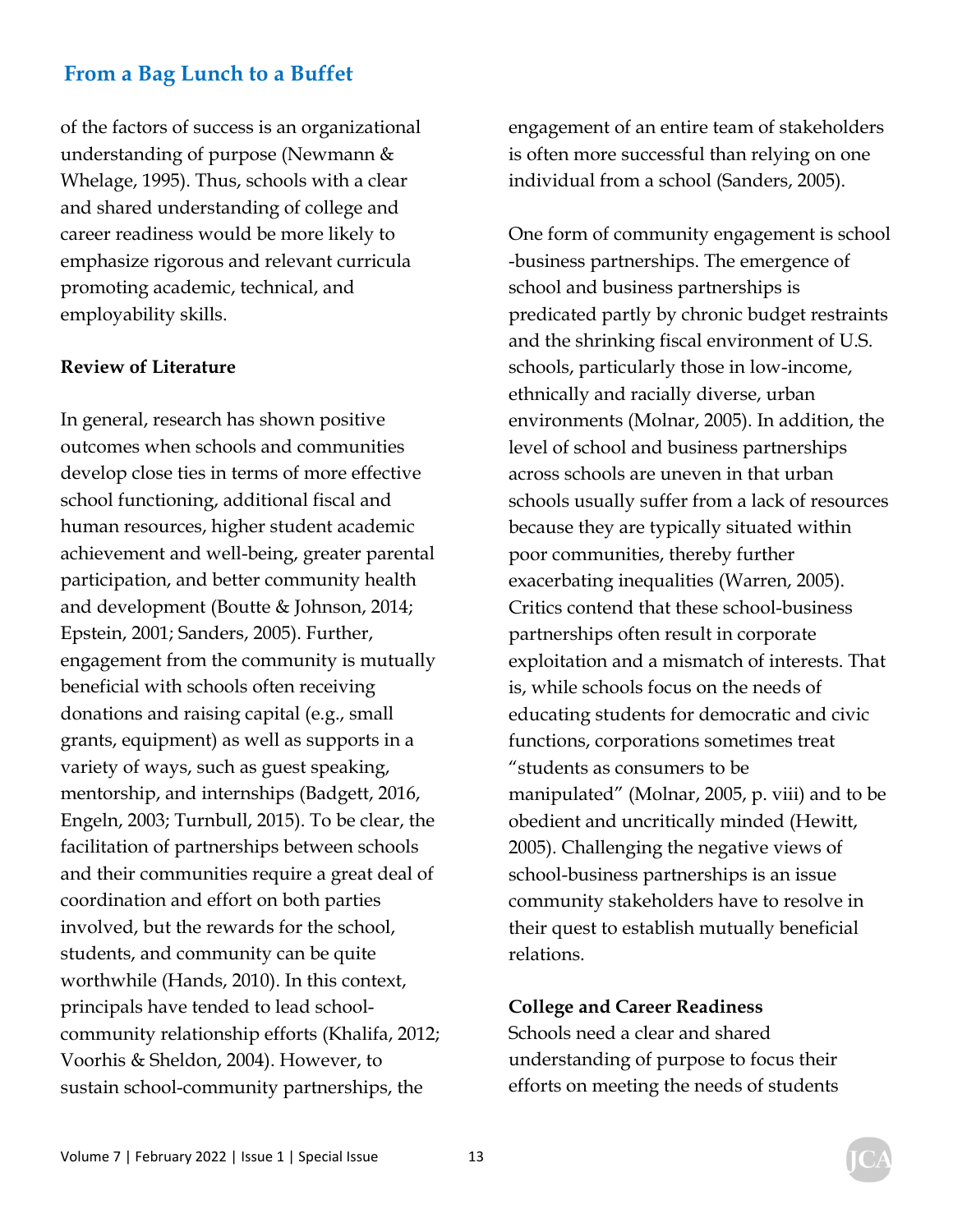regarding college, career, and future readiness. In response to the recent push for promoting "college and career readiness," the term is now widely used across the country, but it is often interpreted in a variety of ways or defined with a narrow emphasis on college preparation (Stone & Alfeld, 2006). Although, it has been documented that the labor market is demanding workers with additional education beyond high school—but not necessarily a college degree, policy reports continue to equate career ready with being college ready only (Achieve, 2016; National Center on Education and the Economy, 2007; National Center for Public Policy and Higher Education, 2004). An alternative view of college and career readiness should take into account the reality of the labor market needs, suggesting that a college degree is not necessarily equivalent to being career ready (Barton, 2006; Cappelli, 2008; Symonds et al., 2011). A more nuanced definition of college and career readiness should involve an appropriate set of academic skills in addition to generalizable and specific occupational skills required in broad industry clusters (e.g., IT).

According to Stone and Lewis (2012), college and career readiness should refer to the extent of high school graduates' academic knowledge along with employability and technical skills. Students should have mastery of core academics to ensure readiness for postsecondary education, without the need for remediation. As such, one indicator of readiness is enrollment in rigorous academic coursework that aligns with lower level

postsecondary curriculum. However, academic preparation is not enough for a successful transition into the workforce (Stone & Lewis, 2012). Students also need employability and technical skills to be successful in their chosen careers (Achieve, 2016). Employability skills include critical thinking skills, personal responsibility skills, and technological skills (Partnership for 21st Century Skills, 2011; Secretary's Commission on Achieving Necessary Skills, 1991; Stone & Lewis, 2012). In turn, technical skills refer to the specific knowledge, skills, and dispositions needed in specific fields. For example, students who obtain industry certifications demonstrate certain levels of technical skill attainment in specific occupational areas.

With this frame of reference, it is clear that the enactment of school-business partnerships is critical to promote college and career readiness for students through engagement in relevant academic content and career development opportunities through workbased learning activities (Cahill, 2016; Papadimitriou, 2014). Work-based learning experiences enable students to apply what they know in real-world settings, while building exposure to, preparation for, and experience in their interested career paths (Papadimitriou, 2014). Work-based learning experiences can include apprenticeships, guest speakers, job shadowing, mock interviews, paid or unpaid internships, and student-run enterprises (Cahill, 2016). In this regard, work-based learning experiences help students acquire both the employability and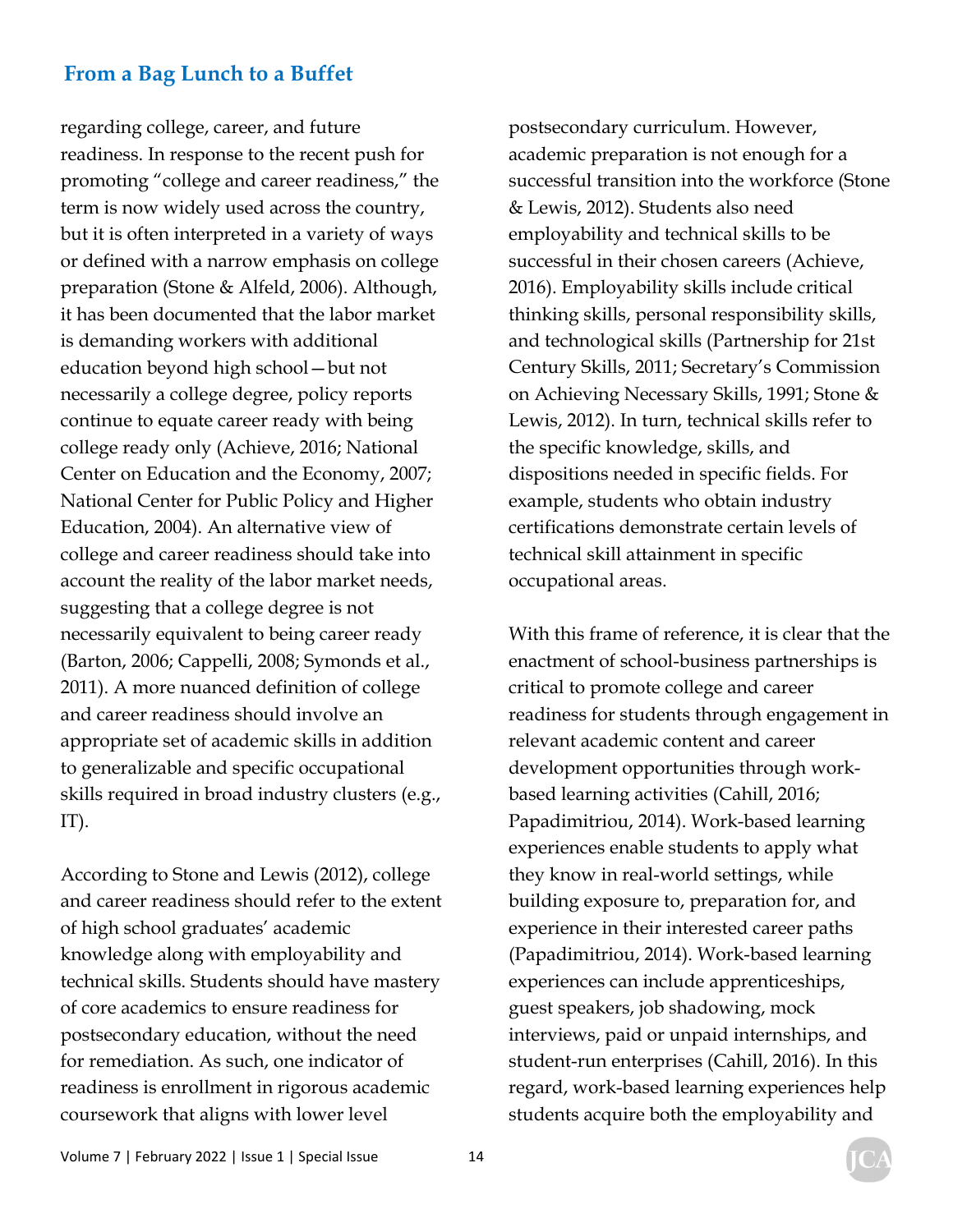technical skills needed to be college and career ready (Stone & Lewis, 2012). Implementing work-based learning experiences require coordinated efforts that are often complex and difficult to arrange, thereby, leading to ineffective programs for many schools. Nonetheless, work-based learning experiences are mutually beneficial as the student gains employability and technical skills needed for the careers they seek, while employers build a talent pipeline of potential employees (Griffin & Annulis, 2013; Papadimitriou, 2014).

#### **Method**

In this study, we employed a qualitative, case study design to explore the experiences and perspectives of school personnel and community partners (stakeholders) regarding the nature of organizational and implementation elements (mission, curriculum and instruction, and internal and external supports) of the academy (Stake, 2006). We use pseudonyms throughout the manuscript in place of names of individuals and settings.

#### **Research Design**

The case study approach allowed us to document thick and rich descriptive information about the setting in which the high school STEAM Academy operated, and factors and detractors (i.e., interpersonal and inter-organizational features) for implementing the curricular goals for students. According to Stake (2006),

"qualitative case researchers focus on relationships connecting ordinary practice in natural habitats to a few factors and concerns of the academic disciplines" (p. 10). Thus, in this project the STEAM academy (the case) operates within unique contexts (e.g., community, predominately low-income African American/Black student body, all African American/Black leadership team, and predominately white teaching faculty).

#### **The Case: Johnson Academy**

Johnson Academy is a STEAM themed high school that focuses on promoting the college and career readiness of students through college visits, university lab research experiences, and work-based learning activities (job shadowing and internships). The academy also has extensive university and corporate partnerships as well as a high level of funding (over \$2 million) from local and national corporate sponsors. Johnson Academy is located in an urban area within a Midwestern state. The academy has a small student population comprised of approximately 700 learners, and the school district has a student population of approximately 2,600 individuals. The ethnic and racial backgrounds of students at the Academy are 98% African American/Black. The socioeconomic status of the student population is 100% low-income. The gender makeup is 48% female. Johnson Academy had a 95% graduation rate (within four years) for the 2017 to 2018 academic year and a 100% college and/or career placement rate. The ethnic and racial backgrounds of the entire school leadership team were African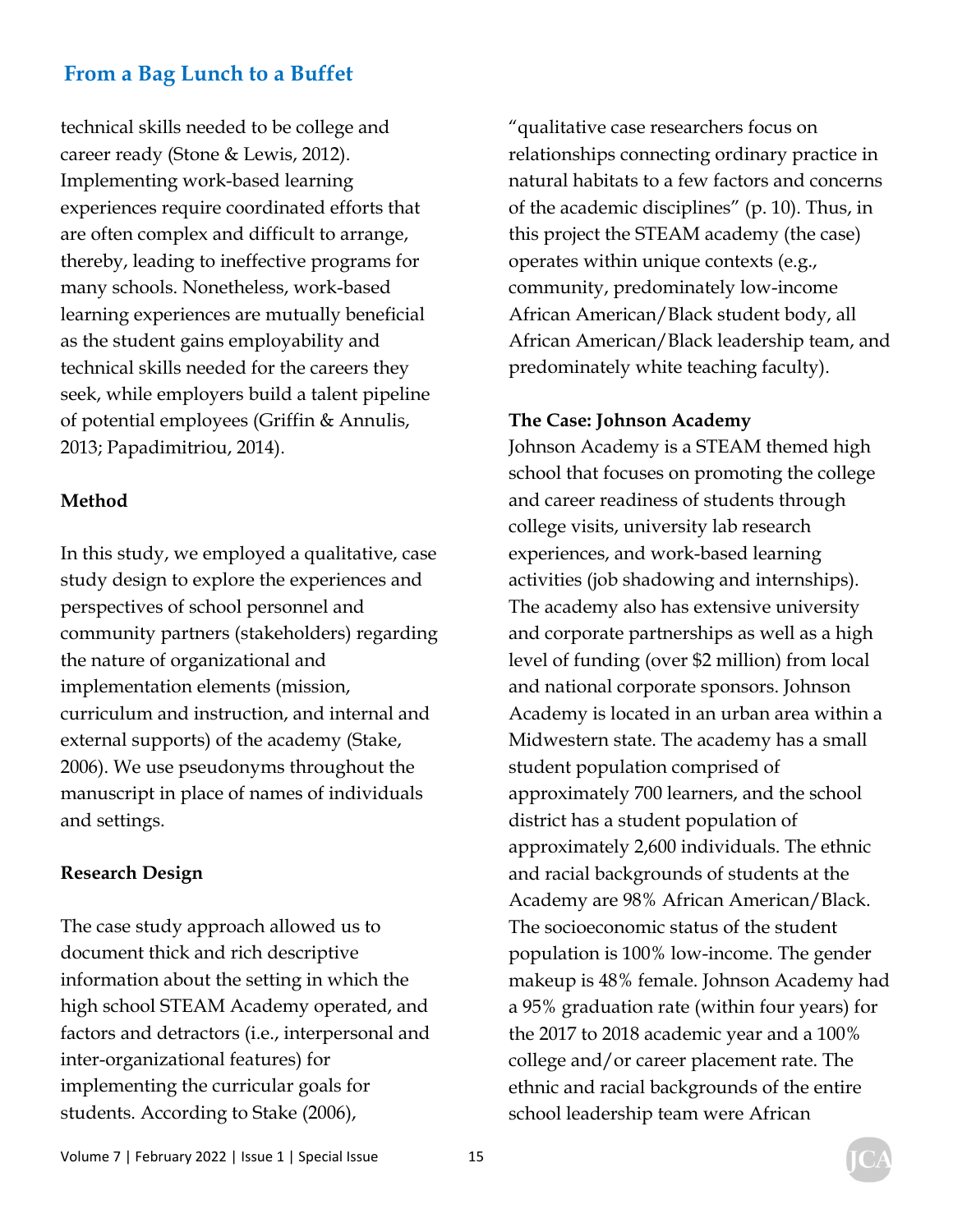American/Black females led by an African American/Black male superintendent whom was raised within the city of Johnson. Johnson Academy shifted from being solely a one-sizefits-all college preparatory school to one that tries to meet the needs of all students with a variety of options and career pathways, in addition to the college preparatory path.

Based on their 100% low-income student status, the qualified as a "trauma-informed school" and receives funding from a state grant. The school mission is to make the students' "whole" by meeting their basic needs to prepare them for learning in the classroom. Thereby, Johnson Academy attempts to meet students' emotional, physical, and mental needs. As a result, the school provides free wraparound services to their students and families, including: a health-based clinic with a pediatrician, mental health counselors, and social workers to provide a host of services to students with behavioral, mental health, and truancy issues as well as birth control, immunizations, and physicals; two homeless shelters and food pantries within the community; two Hope Houses for students with housing needs; breakfast, lunch, and dinner for six days of the week; uniforms for students that are unable to afford them; and laundry facilities.

**Curriculum.** Students at Johnson Academy have a plethora of curricular programs to participate, including: a college preparatory curriculum, dual credit opportunities, music, sports, Project Lead the Way (PLTW), Junior Reserves Officer Training Corps (JROTC), Fine Arts, and career and technical education (e.g., animation, business and finance, construction, education, engineering, health sciences, hospitality and tourism, information technology). Students have the ability to select their courses and career pathways.

**Context of the City of Johnson.** The school is located in the city of Johnson (home to a population of approximately 15,000 people) that borders a large metropolitan city. It is a public school where student enrollment is based on where they are located (zoned). Johnson School District was established in 1871. The ethnic and racial composition of the city of Johnson is 90% African American/ Black, 6% White, 2% Latinx, and 2% Multiracial. The median income is approximately \$32,000, and 25% of the community members live below the poverty line. A neighboring city next to Johnson captured national news as police killed an unarmed African American teenager. The police officer was not indicted based on the judgements of a grand jury. The law enforcement and government officials in the majority African American/Black community are majority white. The aftermath of the incident was severe and garnered massive violent and non-violent protests, demonstrations, and social unrest. It shook the community, and has arguably intensified negative racial relations between the African American/Black and the white communities as well as between the African American/ Black community and law enforcement. These tensions were sparked by concern for the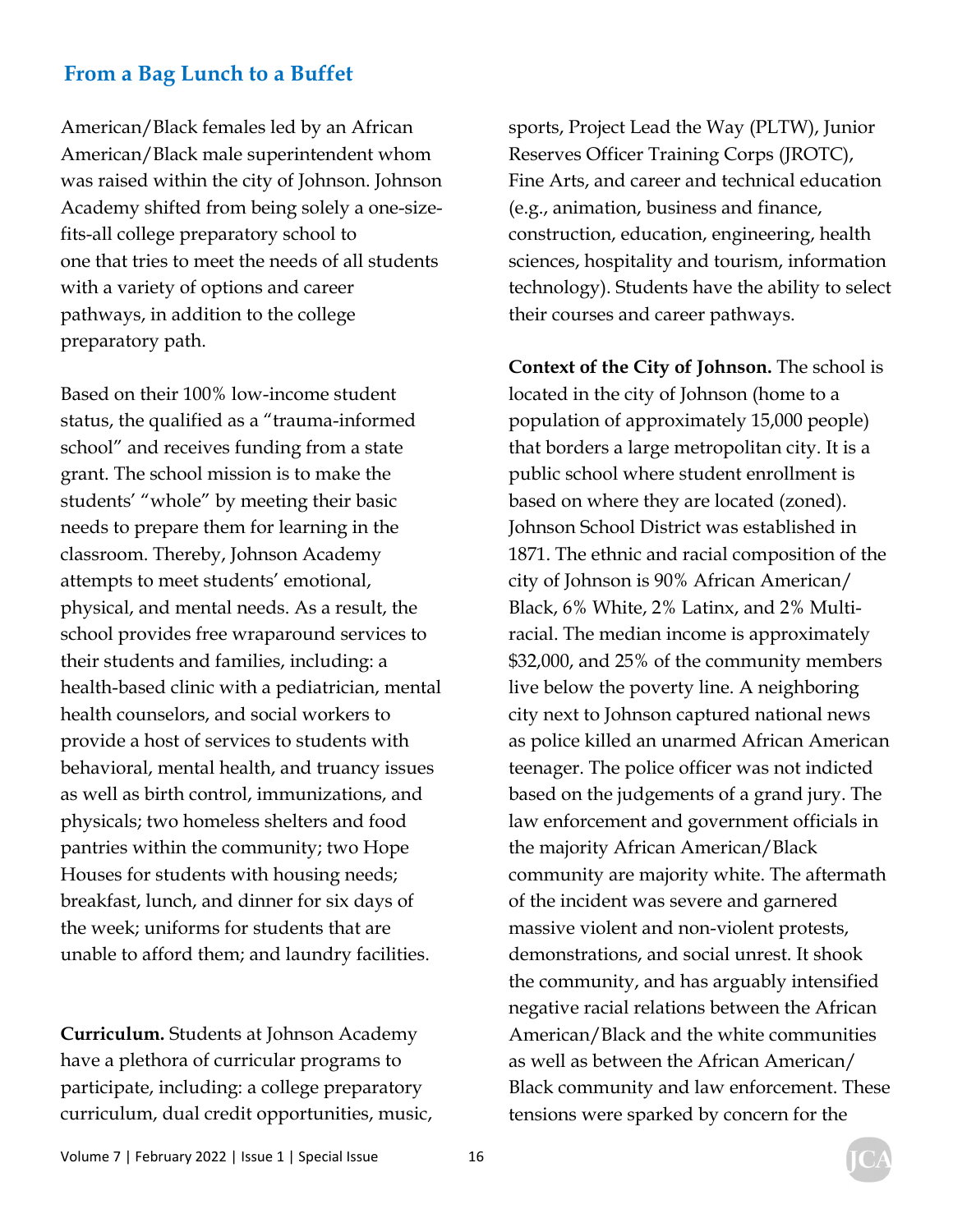insensitive and militarized tactics by law enforcement during the protests.

**The site visit.** We collected data through a five-day site visit. The academy principal and superintendent agreed to provide access to the school and assist with the coordination of interviews with district and school administrators, school board members, STEAM and core academic teachers, students, school counselors, parents, staff, as well as postsecondary, business and industry, and community partners. We gained IRB approval to conduct this study.

#### **Participant Selection and Data Sources**

To inform the iterative process, we conducted classroom observations and semi-structured interviews (and focus group interviews with teachers) with administrators, faculty, staff, and school partners (See Appendix A on page 33 for an example interview protocol). We used a purposive sampling procedure to identify key stakeholders who supported the academy and students within it (Stake, 2006). More specifically, we relied on the knowledge of two insider informants—the principal and superintendent—to provide us with a list of participants to interview during our five-day site visit. The stakeholders (participants) served in a variety of capacities within the school, and we selected them based on their contributions according to our insider informants. All participants received \$25 gift cards as an incentive for participation. It is important to note that this study was a component of a larger grant research project.

During the first year of the project, we focused on the perspectives of key stakeholders and their contributions to the implementation of the career academy. During the second year of the project, we focused on students' engagement and experiences. The focus of this manuscript was on the perspectives of key stakeholders. During the site visit, we engaged in six classroom observations to understand the instructional environments, teaching and learning processes, and types and levels of assessments administered in the academy (See Table 1 on page 18 for data collection efforts). We used a protocol to document our observations. These school and classroom observations were revealing as we noticed that the school was full of student artwork throughout the hallways depicting positive of African American/Black students and positive messages to encourage a productive learning environment in the school. We learned from the Art teachers that the principal enabled the school "to be a canvas" to showcase the talent of students in the school. Further, the Art teacher and local business partner taught students how to transform their artwork into animation hence, the "A" within the STEAM theme. It was noticeable how invested the students were in the school simply by walking the hallways.

In addition, we conducted five off-site visits (tours and individual interviews) with business and industry partners and conducted 31 semi-structured interviews with 33 stakeholders. The interviews were with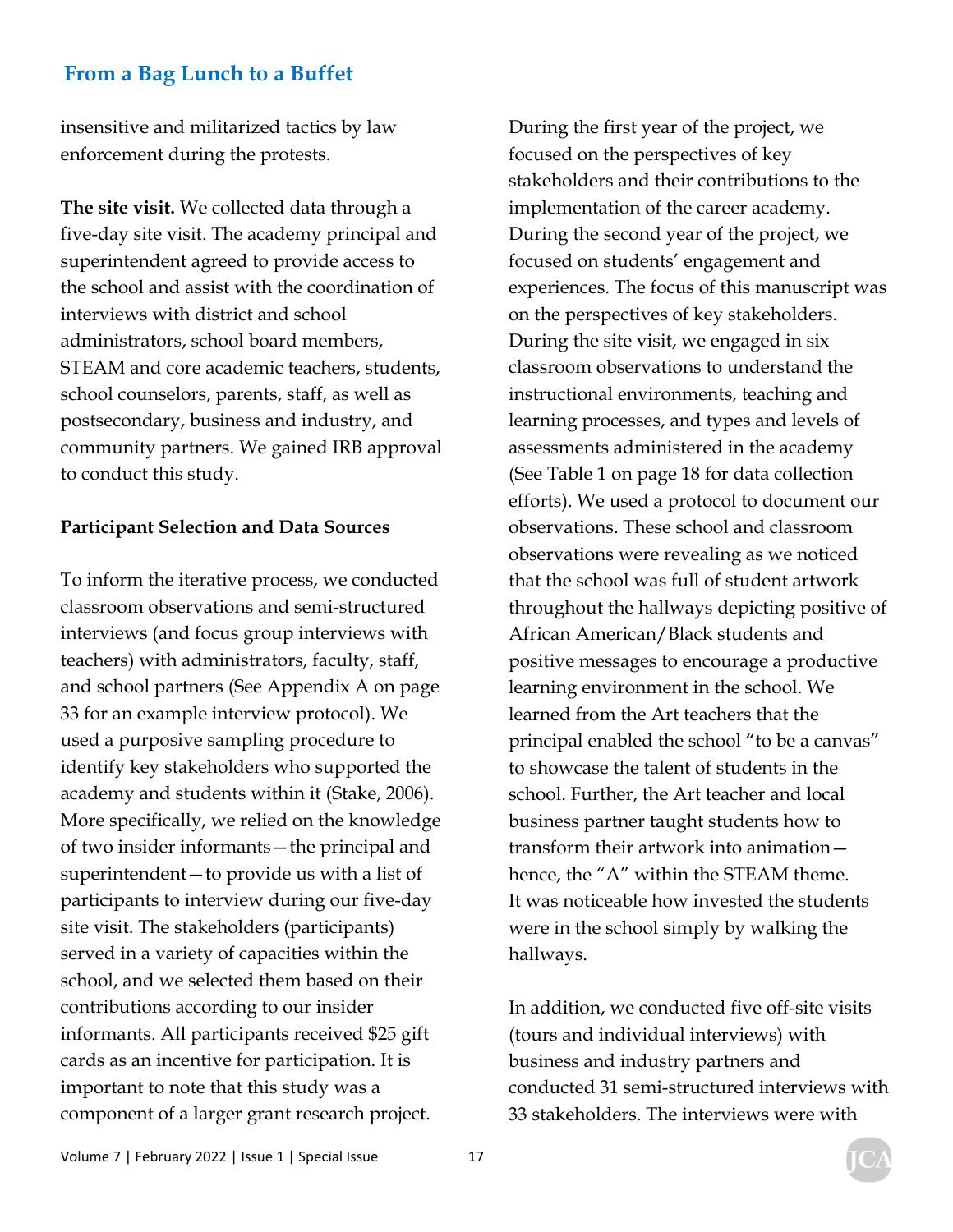district (n = 2) and school administrators  $(n = 4)$ , school board members  $(n = 2)$ , STEAM and core academic teachers (n = 9), a school counselor  $(n = 1)$ , parents  $(n = 4)$ , staff  $(n = 1)$ , university partners  $(n = 2)$ , business and industry partners  $(n = 7)$ , as well as community partners  $(n = 1)$ . Individual interviews lasted approximately 60 minutes in duration. Questions from the individual interviews related to the academy mission, school culture, curriculum and instruction, internal supports, and external supports. In addition, we conducted two 120-minute focus group interviews with STEAM and core academic teachers (n = 3 in each group).

Further, we conducted individual, semistructured interviews with 15 African American/Black male students and 15 other African American/Black male alumni participated in semi-structured, focus group interviews. Thirty African American/Black males were included in the study. Further, the individual, semi-structured interviews were approximately 30 minutes, and the semistructured, focus group interviews were between 60 and 120 minutes.

#### **Data Analyses**

We audio-recorded and transcribed verbatim all interviews. We then analyzed all data (curricular documents, classroom observations, and individual and focus group interviews) using thematic content analysis to capture contextual factors underlying program implementation (Boyatzis, 1998). We identified recurring themes by: (a) reading the Table 1. Data Collection Methods

| Data Source            | <b>Participants</b>                                                      |
|------------------------|--------------------------------------------------------------------------|
| Classroom observations | 6 academy classes                                                        |
| Stakeholder interviews | 33 stakeholders<br>(administrators, teachers,<br>staff, school partners) |
| 2 Teacher focus groups | 6 teachers<br>(academy and non-academy)                                  |
| Student interviews     | 15 African American/Black<br>students                                    |
| 2 Alumni focus groups  | 15 African American/Black<br>alumni                                      |
| Off site visits        | 5 business and university<br>partners                                    |

transcripts in their entirety to seize a sense of the whole in terms of how participants talked about the academy; (b) re-reading the transcribed interviews and demarcating transitions in meaning in the content of the text utilizing a lens focusing on the implementation and curricular practices of the academy; (c) reflecting on the meaning of revelatory research content gained within each transcript as well as across participants' experiences; and (d) synthesizing the themes into statements which accurately represent the perspectives of the interview participants (Wertz, 2005).

#### **Researcher Positionalities**

It is helpful to acknowledge our own inherent biases, perspectives, and frames of reference as researchers, which most likely influenced and shaped research encounters, processes, and findings. All authors are faculty (two African American men and one African American woman). We have professional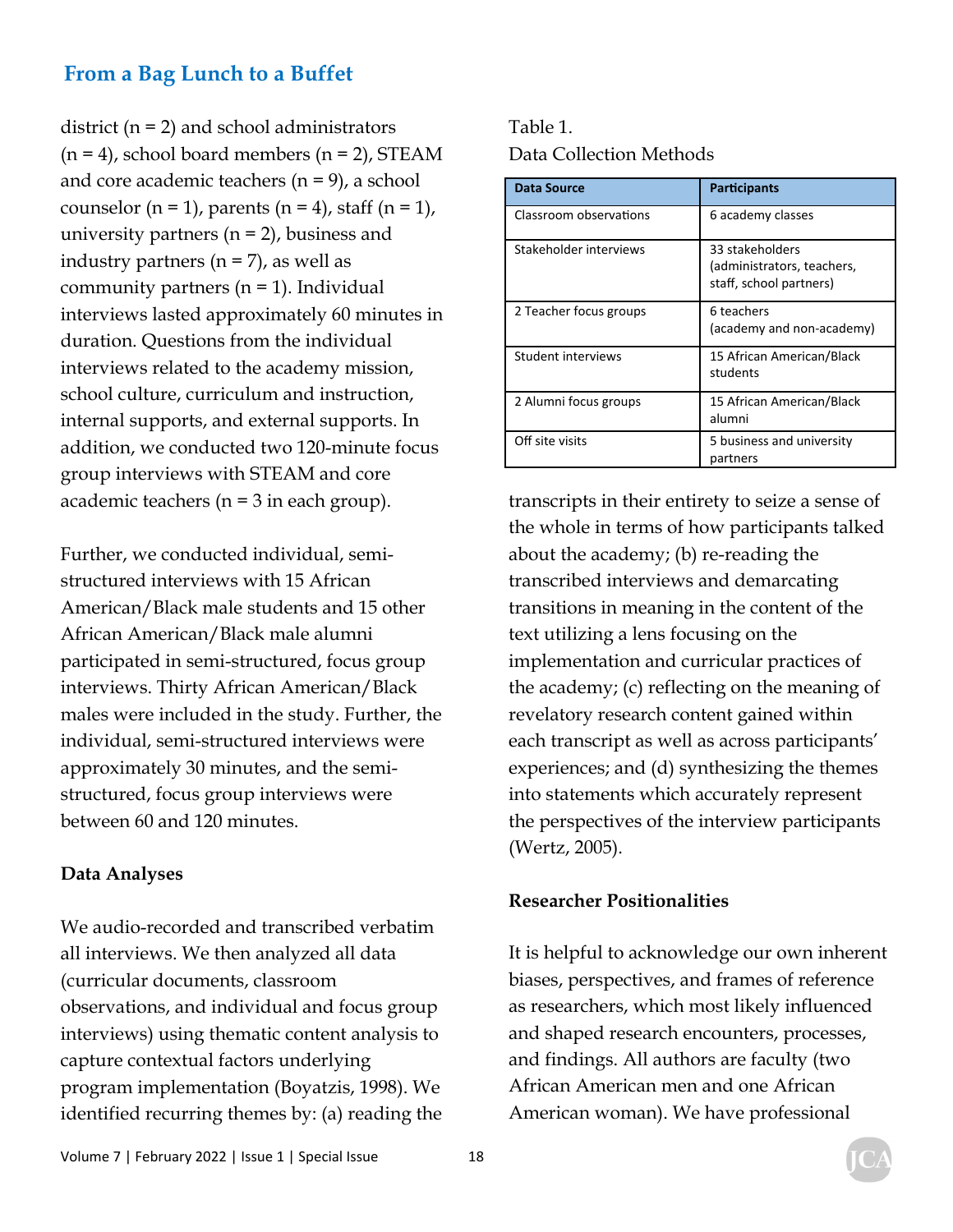backgrounds in the field of career and technical/workforce education, special education (with an emphasis in gifted education), counselor education, and educational psychology. All three of us have studied issues related to the impact of student participation in high school STEM-themed career academies as well as inequities in access to academically rigorous programs in schools, particularly for ethnically and racially diverse as well as students who come from economically disadvantaged backgrounds.

#### **Data Interpretations**

## **Transition of Leadership Visions: Addressing Equity Issues**

Johnson Academy was initially a failing high school lacking accreditation. When Dr. Sheila Thompson was appointed as superintendent, she had a new vision for the high school. Her vision focused on increasing academic achievement, providing wraparound services for students, families and the community, developing a college preparatory academy, and earning school accreditation. Dr. Thompson achieved all of those goals, and when she resigned to pursue another career opportunity, Dr. Ray Henderson (current superintendent) continued with the initial vision. Upon getting started, Dr. Henderson also added career academies to address the needs of all students at Johnson Academy. According to Dr. Henderson,

*…here, the philosophy that she [Dr. Thompson] had was to establish a college prep academy, which she did start...Our philosophy was unified on the college prep academy, but there was nothing for everyone else...Our philosophies were totally aligned as to how that [college preparation] should go, and also totally aligned as it relates to the wraparound services needed to focus on learning and doing more—100 percent alignment there; however, there was this void for everyone that was not in the College Prep Academy.* 

Johnson Academy's use of wraparound services for their students is particularly noteworthy. Related supports are critically important as the majority of schools that serve predominately low-income, African American students do not have adequate resources to address families with needed services to help students persist and finish school (Fries et al., 2012). In urban settings with large concentrations of ethnically and racially diverse and low-income families, school staff generally face a daunting task helping students succeed amidst personal and family challenges (Levin et al., 2007). Thus, Johnson Academy's vision to provide support services to their students and families is quite impressive.

Related to the development and implementation of career academies to complement the college preparatory focus, Johnson Academy stakeholders consistently stated that the previous focus on college preparation seemed to only be serving about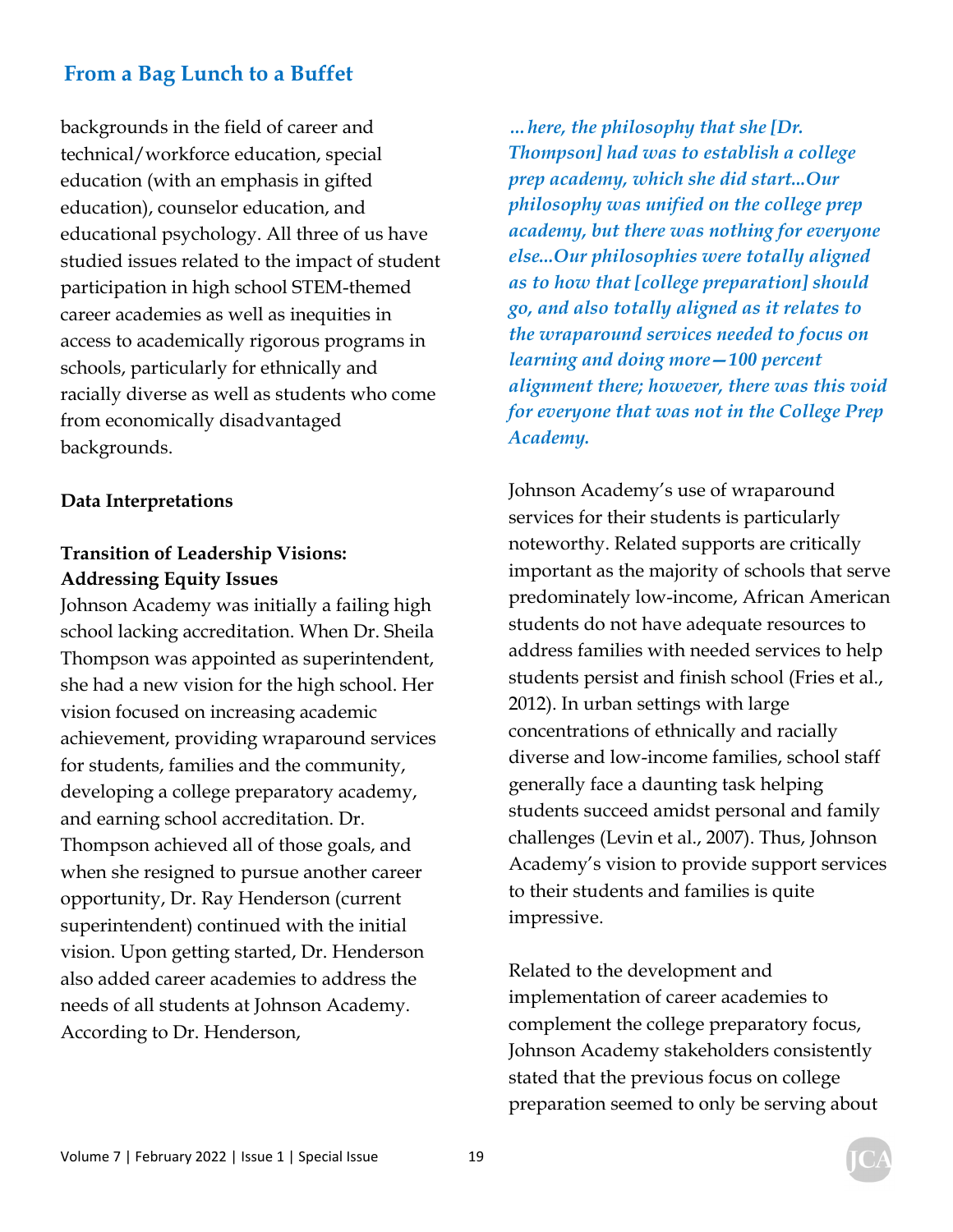30% of their student population in regard to students' aspirations of pursuing a baccalaureate degree within a four-year university. Thus, according to stakeholders, the sole emphasis on college preparation created a sense of "the haves and the have nots" for students in the school, which presented an equity issue for students who did not plan on pursuing a four-year college/ university path. Ms. Kay Williams, an English teacher, explained the difference in mindset and culture of the school indicative of the transition in vision from Drs. Thompson to Henderson. She stated:

*Yes. Before, we had an emphasis on the college prep program. Something that I really love about Dr. [Henderson] is…I really kind of had this weird taste in my mouth that there was these haves and have-nots. I was so excited when Dr. [Henderson] said, "We wanna' [sic] start an Academy for All," and I thought, "Wow, that's what our kids need," especially when I mentioned students who are labeled, maybe, "I've never been good at math. I've never been good at reading," and so, showing them, "Well, that's okay, but we've got this academy and all these avenues that you can pursue so that you can be successful in the future."* 

Similar to Ms. Kay's concern, many of the stakeholders we interviewed perceived the divide between the college prep students and the remainder of the student population as the "have and have nots." On this matter, the Johnson Academy stakeholders agreed that non-college prep students disengaged from

the schooling experience, given the previous lack of alternative pathways within the school. However, the newly implemented curriculum under Dr. Henderson provided opportunities for all students regardless of whether they planned to pursue further education upon completion of high school or enter the workforce directly. Taneisha, a senior at Johnson Academy, told us that the school had a positive shift from its lingering negative reputation. She stated:

*Honestly, maybe, it was the superintendent that we had. I know when they added in the whole college prep academy thing when we had Dr. Henderson, and I know there was a way to try to change things and better things. Honestly, I know he tried to make other programs added on to the college prep, so it wouldn't just be college prep and then traditional.* 

Kaitlin, a senior at Johnson Academy, agreed with Taneisha. She explained:

*They don't make it strict like you have to go to college. You can go wherever you wanna' go and do whatever you wanna' do. You can go to a technology school or anything that you want to. You don't have to strictly go to a four-year university, which is good.* 

Hence, the singular curricular focus on college preparation was transformed by providing various career pathways, including animation and digital design, business and finance, construction trades, health sciences, information technology, and STEM clubs and competitions.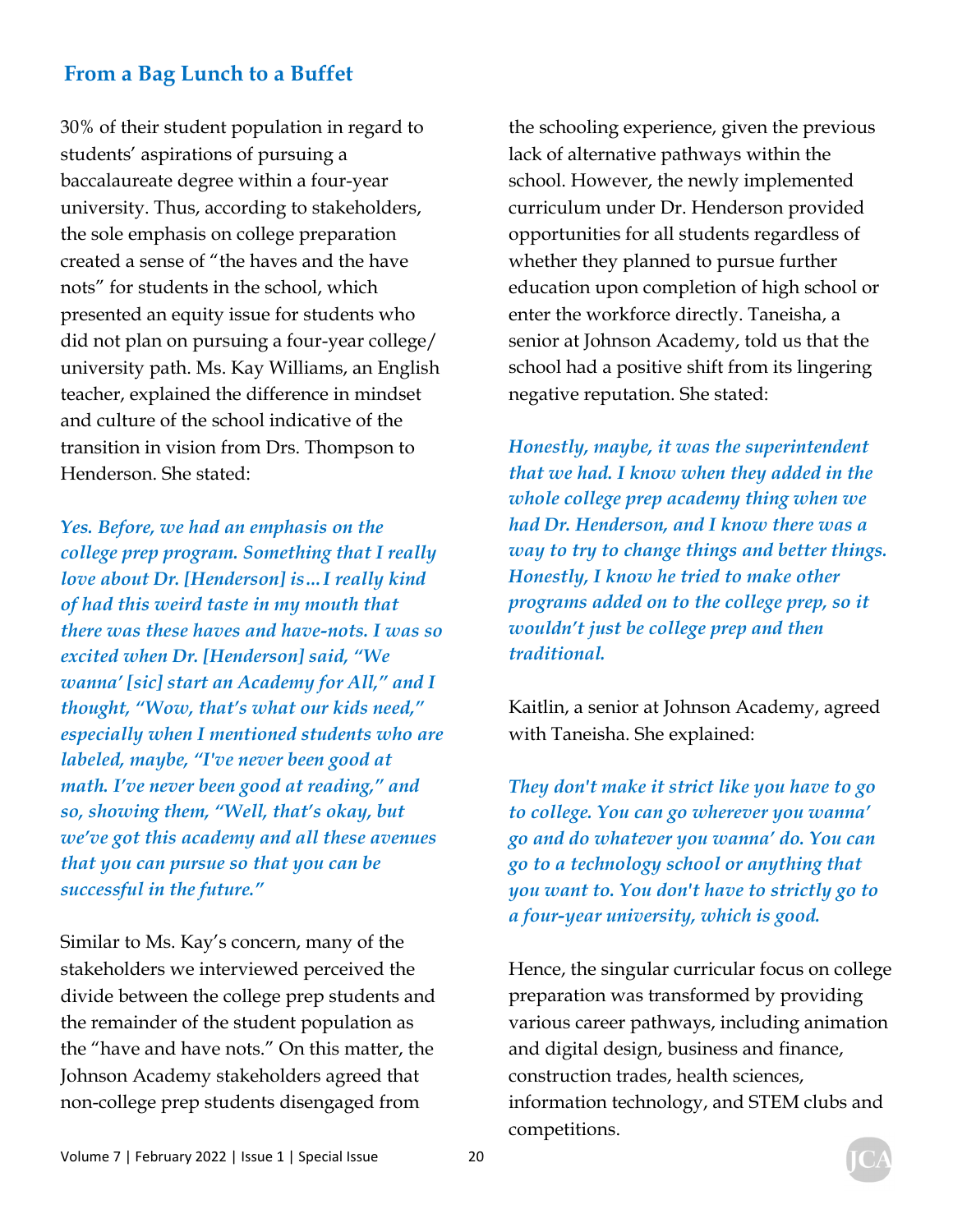**From a Bag Lunch to a Buffet.** Teachers at Johnson Academy spoke of the expanded curricular options for students as a "buffet." They explained that students, under the leadership of Dr. Thompson (prior superintendent), were provided a "bag lunch." From the teachers' perspectives, the bag lunch approach was a one-size fits all type of option for students as there was only one curricular option for students to choose the college preparatory route. Those students who were not interested in pursuing a baccalaureate degree upon completion of high school, were left behind. Mr. Jones, a teacher, described the analogy of a bag lunch and buffet during one of the teacher focus groups. He shared with us:

*If you wanna' [sic] use an analogy, you could say we went from a bag lunch to a buffet. With the bag lunch it was take it or leave it, one size fits all which it didn't serve the general population of our students. A lot of them just didn't benefit from it or weren't interested in it. Now, with our buffet style approach to educating our young people, there's something for everybody. If you're not that kid that is a strong academic, but maybe there's some technical things you can do. If you're one of those kids who are more handson, then we've got the construction program. There's a little bit of something for everybody...I think they feel more included now and more valued cuz' [sic] of that.* 

The "college for all" mantra has been reported as ubiquitous in K-12 schools with school counselors, parents, teachers, and

administrators strongly encouraging students to enter four-year colleges and universities at the exclusion of preparing students for the workforce or to pursue two-year colleges (Fletcher & Cox, 2012; Cohen & Besharov, 2002; Symonds et al., 2011). The shift to various career pathways for students is aligned with the federal government's (U.S. Departments of Education, Labor, and Health and Human Services) strategic objectives for economic and workforce development (Castellano et al., 2016). Career pathways enable students to navigate between secondary and postsecondary education as well as the workforce with curricula that is in tune with labor market needs. Thus, the new curriculum is more closely aligned with the new vision of preparing K-12 students to be both college and career ready (Fletcher et al., 2018; Symonds et al., 2011).

Nonetheless, we are concerned by the divisive views of many stakeholders, some believing there should be a focus on those students with aspirations for college and others focusing on those with a desire to enter the workforce directly upon completion of high school. In this regard, it did not appear that the stakeholders viewed career academies as a viable venue for students who aspired to pursue a two-year or four-year degree. This is problematic as the current objectives for career academies and CTE programs are to prepare students for both college and careers (Stern et al., 2010). As such, we did not find that the stakeholders we interviewed fully realized that a student in a career academy interested in pursuing a four-year degree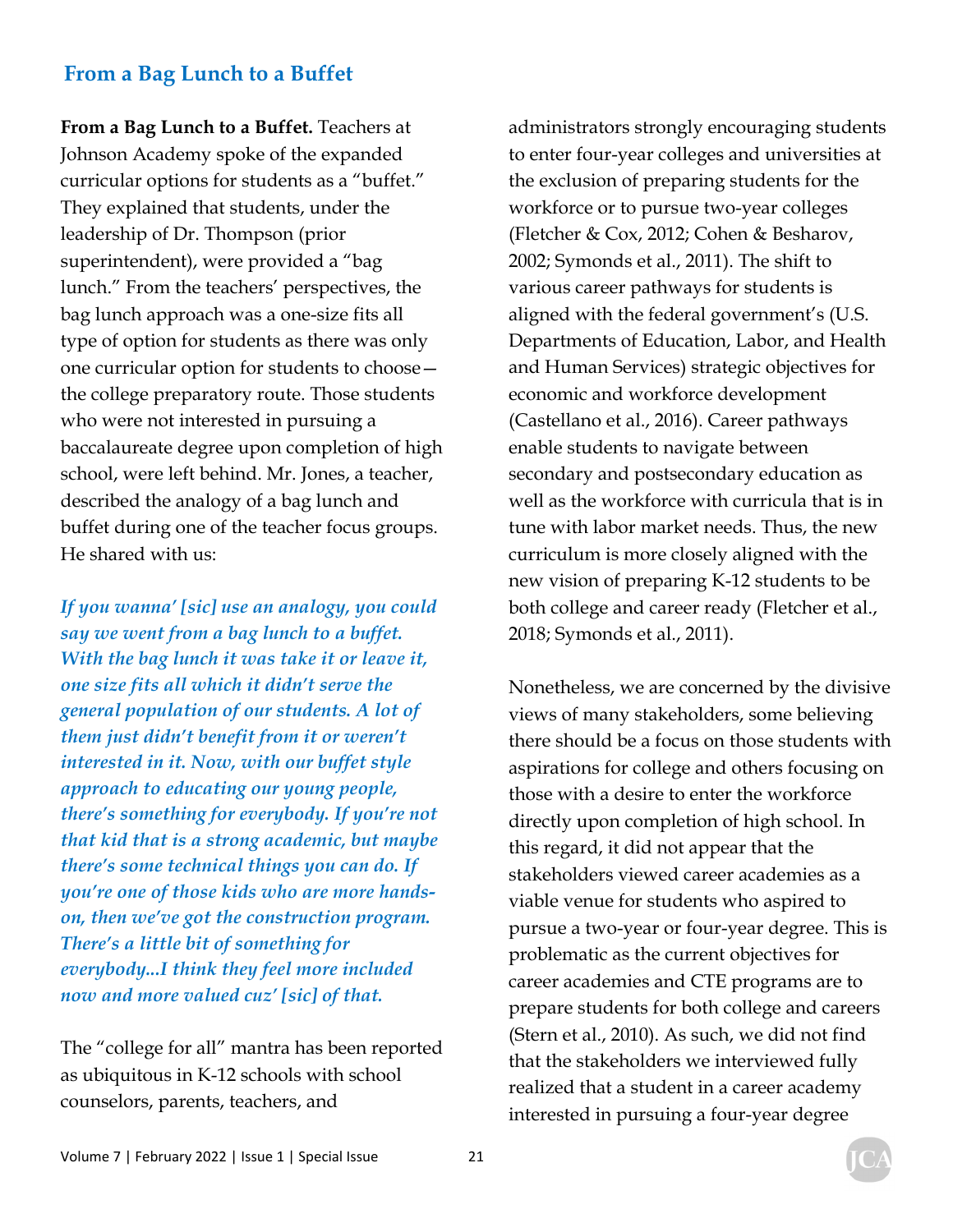could benefit from exploring and engaging in content related to their intended major (career) in college.

#### **Results of the Change in Vision**

**Career Focused Programs Leading to Engagement.** The new philosophy, vision, and expanded curricular foci under the leadership of Dr. Henderson were to enable all students to succeed based on their individualized interests and aspirations. According to Ms. Sandra Lee, a School Counselor at Johnson Academy, the new vision enabled school counselors to customize curricula and the learning experiences of students based on their own pathways of choice. Ms. Lee articulated:

*We still carry that piece [college prep]. I think that Dr. [Henderson] added onto it more, I remember with Dr. [Thompson], saying to her, "Dr. [Thompson]," it really was a struggle that first year with her, "Every student is not going to college and we have to be realistic. The first thing, you're wasting money for them and you're setting them up for failure." I said, every student, they got to have some type of training when they leave high school, but not every student wants to go to a four-year college. Her first year… every student had to take ACT. Every student is not—I mean, they're gonna' [sic] skip it. They're just not gonna' [sic] come on that Saturday. Some students are, you know, they'll go and just put anything down. We have to find what is the best fit for them.* 

The Assistant Principal of Johnson Academy, Dr. Karen Banks, concurred with Ms. Lee in terms of the customized curricula based on students' interests. Dr. Banks shared:

*I would say my Principal, Dr. [Jenkins], I feel like her overall vision is she wants kids to have some choices about their lives. If you want to go to college, here are some ways for you to get there. If you're thinking you wanna' [sic] learn a trade, you could learn that here, and graduate. That's what I'm getting from her, like if there's something you wanna' [sic] do, we can find it. We can figure it out and make that happen for you. That's what I'm seeing…kids wanna' [sic] learn, so let's figure out how to get here.* 

Our interviews with teachers, school counselors, administrators, and parents all were positive when discussing the newly revised curricular emphases conceptualized and implemented based on Dr. Henderson's vision. In their view, the newly formed curricula provide opportunities for all students in the school and help enhance their engagement in school, particularly as it relates to work-based learning experiences (e.g., job shadowing and paid internships) and research learning experiences (e.g., opportunities for students to work at a university during the summer within a research lab with faculty and doctoral students). In one of the teacher focus groups, Mrs. Gibson shared her perspectives on the change in curricular foci of Johnson Academy. She stated: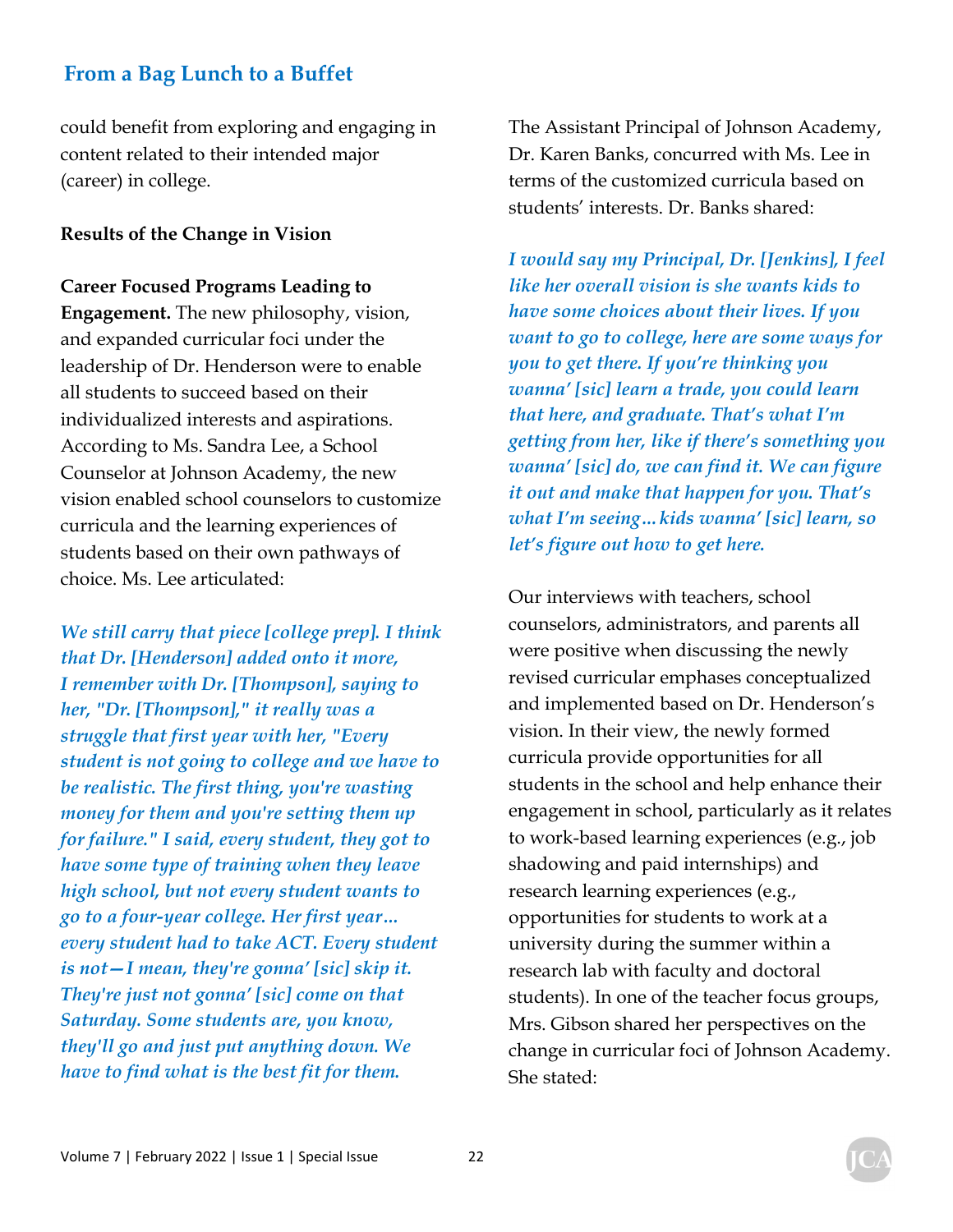*I think part of it is that the opportunities in the programs in the school has changed. We didn't have a college prep program five years ago, for example. We didn't have some of the hands-on courses like robotics and STEM. It was a pretty narrow focus of math, science, English and social studies and that was basically it. There was not a lot of choices and opportunities for kids to do things that were more expressible of their personalities. We have a different curriculum. We have different staff, different programs. There are opportunities for the kids. They see value in what we're doin' [sic]. They've got a lot of buy-in so they can take apprenticeships and get jobs through the school. That makes a big difference. The opportunities are spread out for the general population of students. For a little while, we had programs just for college prep. All of the resources were available to them and you had the haves and the havenots, which caused some resentment among the traditional population. In the last couple of years, we've implemented things that availed themselves to students who are not in the academy, the college prep academy. You've got other academies and other opportunities and they see that they're being valued and they're getting the same attention as the students who are deemed a better lot.* 

Parents too shared the same sentiments in terms of the better opportunities provided for their kids. They articulated the positive changes in maturity and insights related to career development their children had because of the expanded college and career

options in the school. For example, Ms. Kathy Montane (a parent), shared with us that:

*…the leadership, starting with Dr. [Henderson], is just awesome. He loves his students. This school just seems—this school district seems like it has a lot to offer in middle school and high school as far as options and letting them really experience what they may be into. She's [Ms. Montane's daughter] really found a lot of things that she's into. She was one of those children that you ask her, "What do you want to do when you grow up?" She's just like, "I don't know." Now she's just like, "Oh, I think I'll go into computers. Oh, I think I'll do this." She's got so many options, and she's good at all of them. That's all come from the experience that she's had since she's been in this district.* 

In this context, Johnson Academy stakeholders expressed issues of inequity when the college prep curriculum was the only opportunity for students. Stakeholders noted that every student now has the opportunity to choose their own pathway, especially students who were at risk of dropping out of high school. Students and their parents also valued the opportunities for career awareness as means to understand which career pathways they were interested in exploring further. In this regard, prior research has demonstrated that students who participate in career academies benefit from increased student engagement and achievement as well as the ability to successfully transition from high school to postsecondary education, especially for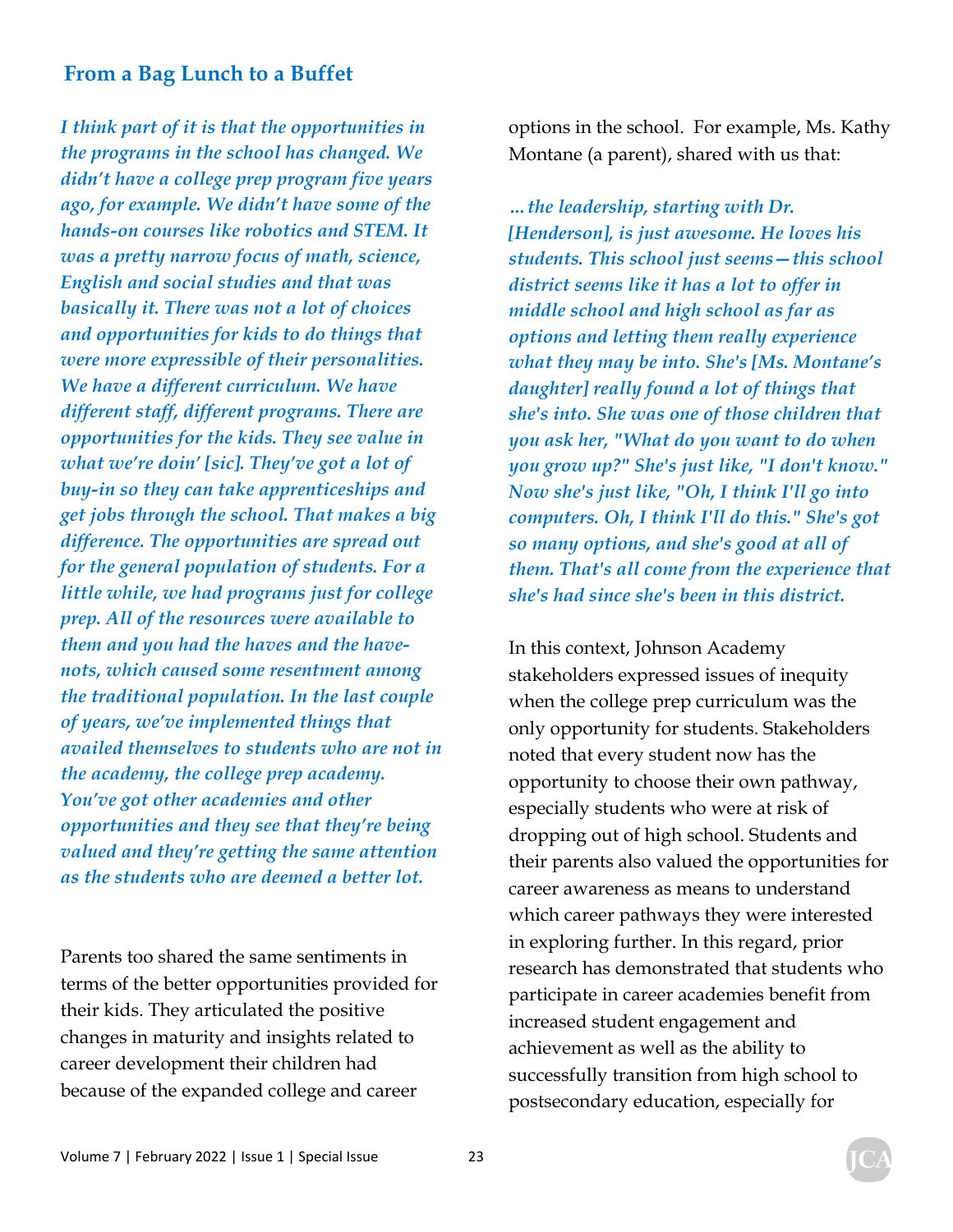students deemed at-risk (Castellano et al., 2016; Hemelt et al., 2019).

#### **Urban School Leaders' Role in Preparing Students**

#### **A Focus on Creating Partnerships and**

**Raising Capital.** Johnson Academy was home to an entire student population (100%) eligible for free and reduced lunch. Thus, in his role as Superintendent, Dr. Henderson also emphasized creating and developing partnerships with local and national corporations, universities, and community organizations (e.g., non-profit agencies). He particularly believed these efforts were necessary to help students succeed in school. The partnerships were fruitful as they provided a funding source for school initiatives as for enabling students to participate in a host of work-based learning and university research experiences. To that end, students from Johnson Academy participated in a plethora of activities and events provided by the school both locally and nationally. These activities included college and university trips—both in-state and out-of-state, college tours of ivy league institutions, research lab experiences at local colleges and universities with the assistance of doctoral students and faculty, and job shadowing opportunities with national companies. Students were exposed to opportunities to move beyond their zip code and network with community members, business and industry representatives, and college/university faculty. These

opportunities represented transformative learning experiences for students at Johnson Academy, particularly given their life circumstances living in a low-income neighborhood.

Dr. Henderson spoke of his abilities to create partnerships and raise capital as well as the necessity to do so in a school district with limited resources. He commented about the acumen needed to successfully partner with local stakeholders as well. Dr. Henderson acknowledged:

*I had touches with corporate leaders, which then made it a little bit easier to just utilize that leverage to get partnerships for kids and internships and programs. Advice would be: it's all about relationship and results. If you have results that you can point to and you can articulate the need and the need aligns to their corporate responsibility mission, and then you have the relationship prior to an ask, then you will have some success in getting them to partner. That's the formula. Results, alignment to their corporate responsibility, crisp message about the need, and relationship time spent together. As a personal goal of mine for the past, since being superintendent since 2010, I've always had a personal goal to raise one million dollars' worth of private money every year. It's not a board directive. It's not been a requirement in any of my evaluations or anywhere. Not in any superintendent in the country, to be honest. When I teach superintendent courses, I let them know that that's more of a college leadership model of capital campaigning than*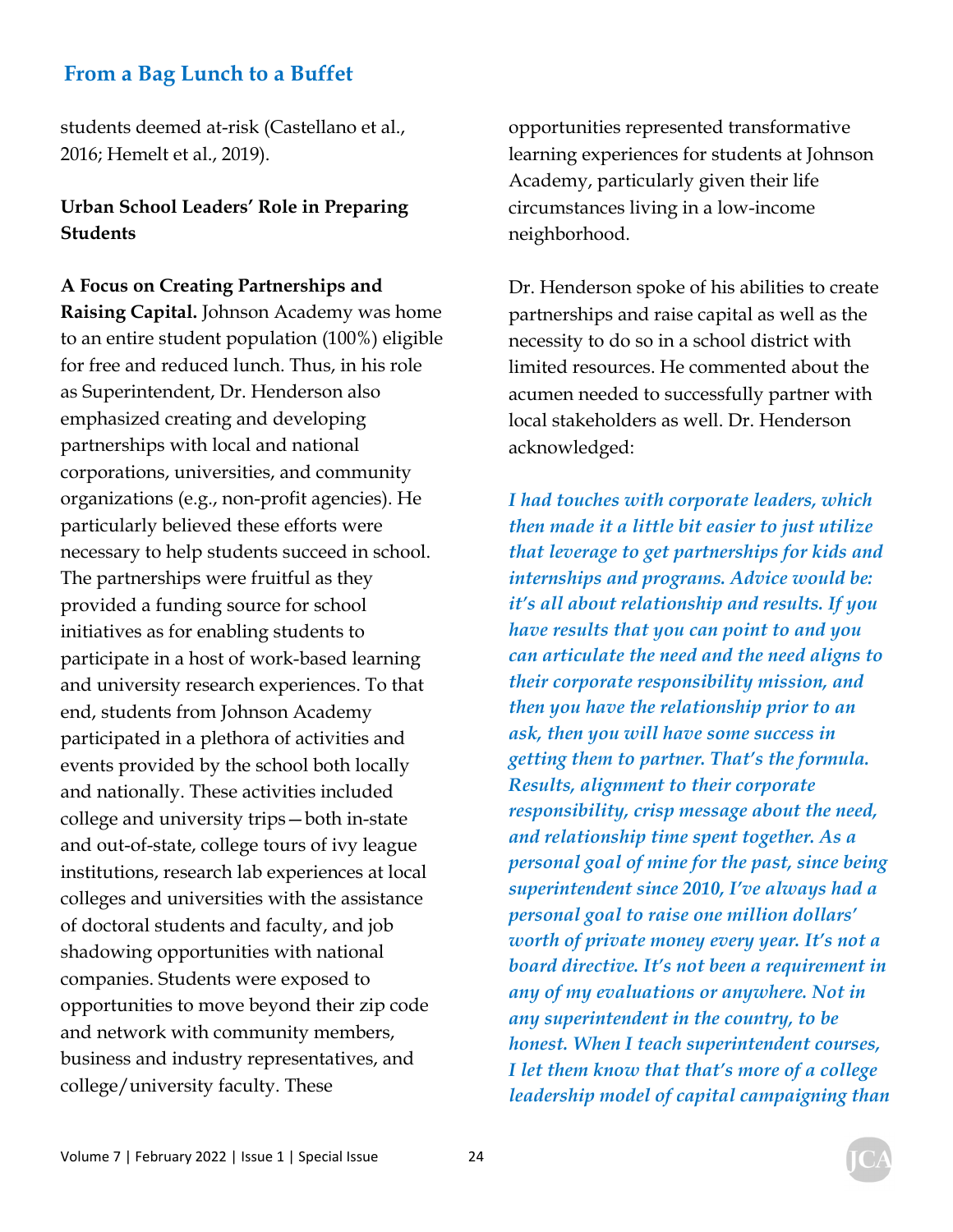*it is superintendent model. Superintendents raise taxes. College presidents raise capital. If you're in an urban poor district or a rural poor district, it should be a no brainer. Raise private money, so that you could do private things, so that you could pay light bills, pay food, start shelters, pantries. It stretches further and engages the full community. My advice would be reach out and know those corporations that are there so that you can really help them in their R&D [research and development] by giving some of your time, student talent pipeline to them, and then they give you in return some of their pipeline of experts, and some of their treasure. That would be my advice to superintendents.*

Dr. Henderson's efforts underscored the importance of raising capital to implement college and career readiness activities and supporting the college and career readiness of students. Dr. Henderson further discussed the synergy that is created when school personnel and the community collaboratively share ideas on how to mutually benefit each stakeholder's organization based on leveraging resources to meet real needs of the community. He also highlighted the importance of having an entrepreneurial and positive disposition toward creating possibilities and envisioning success. Dr. Henderson credited his school team in supporting ideas and initiatives as well as moving them forward to enhance the student experience. Mrs. Daniel, corporate partner of a national IT company, confirmed the synergistic outlook:

*[Johnson Academy], they have been so grateful, but they've also taken what we've done and gone beyond that. It's not just thank you, and they move on. They really reach out to us and talk about, what else can we do? How can we enhance the experience for the students? How can we further that connection with our employees? It's a really great relationship. They seem to be very on top of exactly what they want their students to be able to achieve, which is great for us as well because we have our key areas of focus, STEM being one of them because this is our operations technology headquarters.* 

The school partners that we interviewed added insight into the student experience when students participate in job shadowing and paid internships with Johnson Academy. They noted the goals of the work-based learning and university research-lab experiences are for students to gain career awareness and exploration into possible careers that students are interested in pursuing. Mrs. Daniel talked about what it is like for the student to enter a national IT company's headquarters during a job shadowing event. She said:

*—they're like, "Oh, I'm in a new space." Most of the time, everyone is such in awe of the idea of being able to come to a place like this and to be able to experience and see. As [David – colleague we interviewed in the same firm] was mentioning, anytime we have a STEM day, two big things that we do is we take them on a tour around the office. It's really great for them to see what an office environment looks like now. It's not*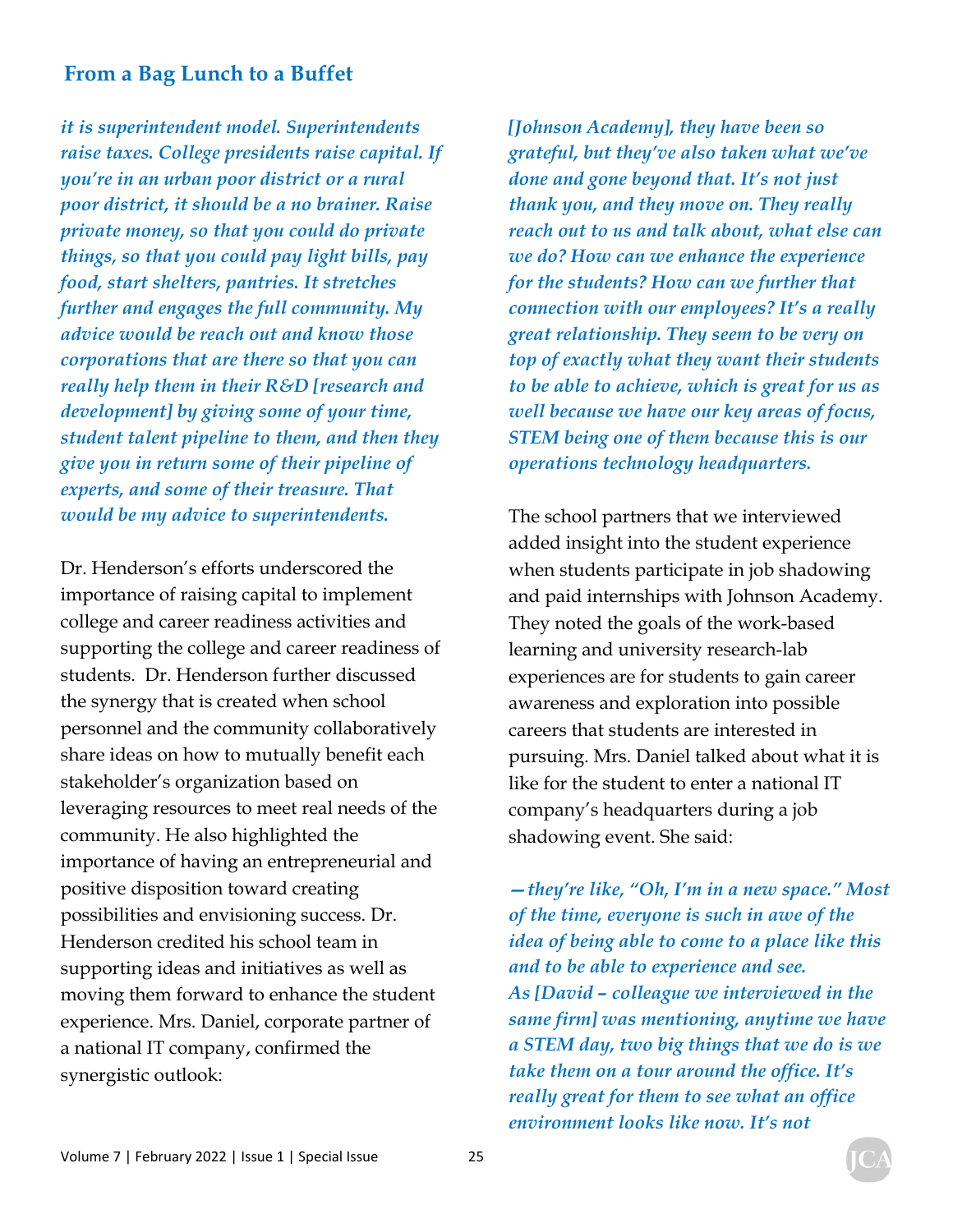*necessarily something that students will ever be exposed to until they walk in for the first time. A lot of what we try to do is bring it to life for them so that it's not just words on a paper or just us talking to them, but they can actually see it and feel it. That's, I think, helpful just to translate it to, what could this mean if I wanted to make a career out of this.* 

We also asked Mrs. Daniel why her company chooses to spend time and resources in working with Johnson Academy and other K-12 schools. She noted:

*part of our corporate mantra is "doing well by doing good." Making sure that we balance those two things and making sure that we are continuing to give back to the community. It's definitely part of who we are as an organization, for sure.* 

The literature on school-business partnerships acknowledges the mutually beneficial ways that partnerships with the community unfold. Similar to Dr. Henderson's discussions, these benefits include curricular support, financial and equipment/supply donations, guest speaking in the classroom, mentoring opportunities, and work-based learning activities (e.g., internships, job shadowing, mock interviews (Fletcher & Tyson, 2017; Hernandez-Gantes et al., 2017; Badgett, 2016; Turnbull, 2015). Within that context, the school-business partnerships that Dr. Henderson created represent an important component of the strategy to prepare students to be college and career ready as students apply their academic content to a real-world

problems and learn valuable employability skills (Alfeld et al., 2013; Hernandez-Gantes et al., 2017; Badgett, 2016). Further, Dr. Henderson shared how Johnson Academy's partners were committed, sustained, and had a shared understanding of purpose, which are all needed for an effective and productive partnership (Council for Corporate and School Partnership, 2002). Thus, while research has demonstrated the difficulties and challenges of American urban schools (particularly those in low-income communities) to provide students with workbased learning opportunities through schoolbusiness partnerships, including the issue of convincing employers of its value (Hoffman, 2011; Molnar, 2005; Warren, 2005), Dr. Henderson managed to forge relationships with the local community to offer such opportunities to Johnson Academy students. While the new direction of Johnson Academy is quite promising, we wondered about the sustainability of Dr. Henderson's efforts when the time comes for leadership turnover. As is often the case with school reform initiatives led by entrepreneurial and highly-focused leaders, we realize that Dr. Henderson was a charismatic and highly motivated school leader, and the basis of some of his success was because of his own personal characteristics and traits as a leader. Thus, what happens when the school district hires a new leader to lead the school district? Are the efforts and initiatives that Dr. Henderson developed at jeopardy?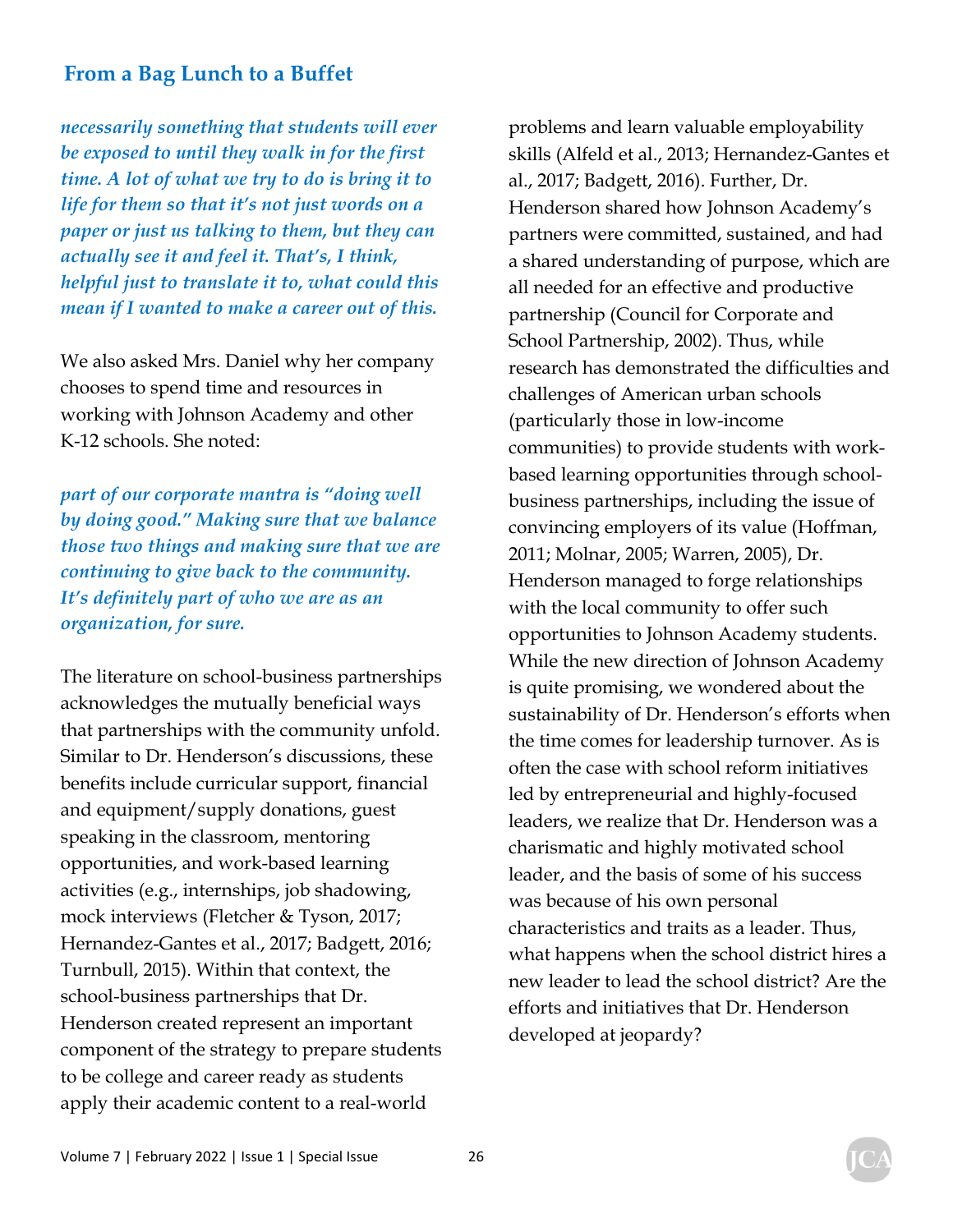#### **Discussion**

A sole emphasis on preparing students for entry into a four-year college/university, the "college for all" phenomenon in schools, is all too familiar and widespread in schools across the country (Benson, 1997; Cohen & Besharov, 2002; Fletcher & Cox, 2012; Stringfield & Stone, 2017; Symonds et al., 2011). Nonetheless, efforts to ensure that Johnson Academy students are prepared to be both college AND career ready represent a

pivotal and critical transition that has addressed issues related to equity and access to a quality and individualized curriculum; and aligned with the call to prepare students for a new knowledge based economy (Alfeld et al., 2013; Fletcher et al., 2018; Castellano et al., 2016; Symonds et al., 2011). In this community, stakeholders believed

**"Johnson Academy provided students with integrated and contextualized academic and career-related curricula, workbased learning and research lab experiences at local universities, and engagement with the community through partnerships with business and industry."** 

challenges of low-income, ethnically and racially diverse, urban schools in ensuring their students are college and career ready (Green & Gooden, 2014; Milner, 2013), Johnson Academy provided students with integrated and contextualized academic and career-related curricula, work-based learning and research lab experiences at local universities, and engagement with the community through partnerships with business and industry. These are all

> quintessential elements of the academy model (Fletcher & Cox, 2012; Stern et al., 2010; Stone, 2017). With the development of career academies at Johnson Academy, students are likely to benefit from increased engagement in school, particularly for students that may be at-risk for dropping out of high school (Hemelt et al., 2019).

Also, while research has pointed to difficulties of schools engaging business partners and convincing them to invest in K-12 students (Hoffman, 2011), Dr. Henderson's work of creating partnerships and raising capital in a low-income urban school district with limited resources was an effective avenue for supporting student engagement. Dr. Henderson's collaborative partnerships with an extended network of support enabled the academy to leverage resources and carry out the mission of preparing students to be college and career

students felt more included, valued, and engaged by the shift from a "lunch bag" to "lunch buffet" of having both college and career preparatory curricula by way of academies. These views support the notion that college and career readiness should ensure that students have the necessary academic, technical, and employability skills needed to compete in a contemporary workforce (Stone & Lewis, 2012).

Despite prior research pointing out the

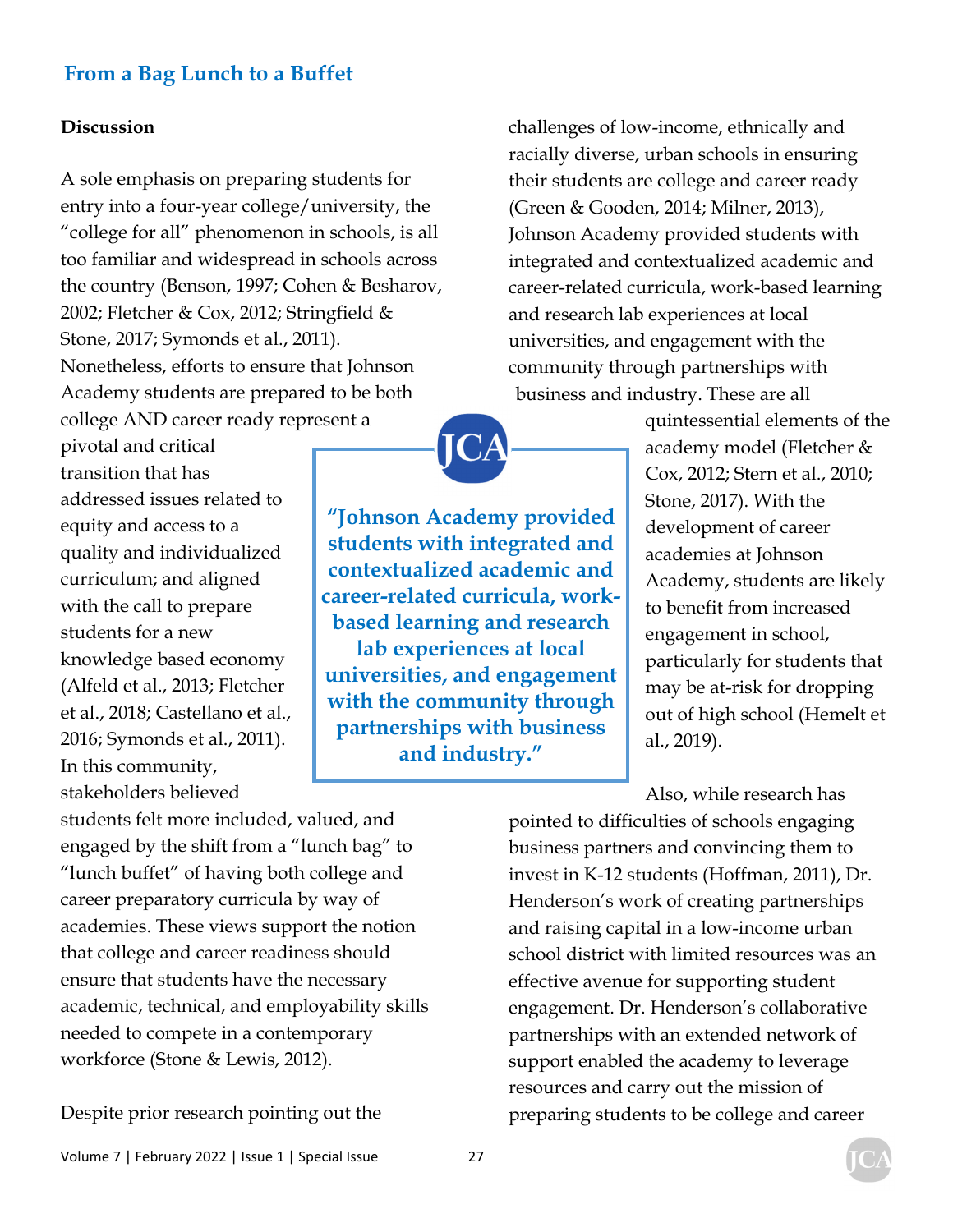ready. Furthermore, the school-community partnerships enabled Johnson Academy to fully engage the community and provide wraparound services (e.g., academic, medical, and mental services) for students and their families. As stated previously, these initiatives are typically challenging for urban schools that serve large concentrations of ethnically and racially diverse and low-income student populations (Fries et al., 2012; Levin et al., 2007; Princiotta & Reyna, 2009; Sather & Bruns, 2016). Thus, it is likely that Johnson Academy will benefit from the development of close relationships in terms of more effective school operations, additional fiscal and human resources, higher student academic achievement and well-being, greater parental participation, and better community health and development (Boutte & Johnson, 2014; Epstein, 2001; Sanders, 2005).

Dr. Henderson's abilities to engage stakeholders were derivative of his personality characteristics and traits, commitment and motivation to build relationships, and communication to onboard new partners. Further, he was able to articulate the needs as well as mutual benefits of sustained partnerships. In this case, Dr. Henderson's work with the external community met the guidelines for effective and sustainable partnerships based on the Council for Corporate and School Partnerships (2002). That is, Dr. Henderson successfully communicated a shared understanding of purpose for collaborating, had specific goals to achieve, and created an

action plan with defined outcomes. Similarly, Hernandez-Gantes et al. (2017) acknowledged the role of a "lynchpin" to maintain relationships with network partners, continue the development and growth of partnerships, and maintain active engagement of all stakeholders. Hence, Dr. Henderson certainly plays the role of a lynchpin in the context of school-community partnership development for Johnson Academy. His role and responsibilities entailed connecting the school with external stakeholders to provide supports for the academy and students. Dr. Henderson further provided opportunities for Johnson Academy students to move in spaces beyond their zip code, including traveling out -of-state to college visits, touring ivy league institutions, participating in research labs at local colleges and universities, and engaging in job shadowing activities with national companies. Nevertheless, we find the influence of one individual to be problematic in terms of sustaining such efforts. Instead, school-community literature calls for the work of multiple stakeholders in an organization to carry out such work (Sanders, 2005). Therefore, we recommend schools form a coalition of both internal and external stakeholders to provide school and student supports. This should represent an important strategy when the time for a new leadership transition comes to play.

During our interviews with stakeholders at Johnson Academy, we also noticed an issue with narrow perspectives on participation in various career academies established within

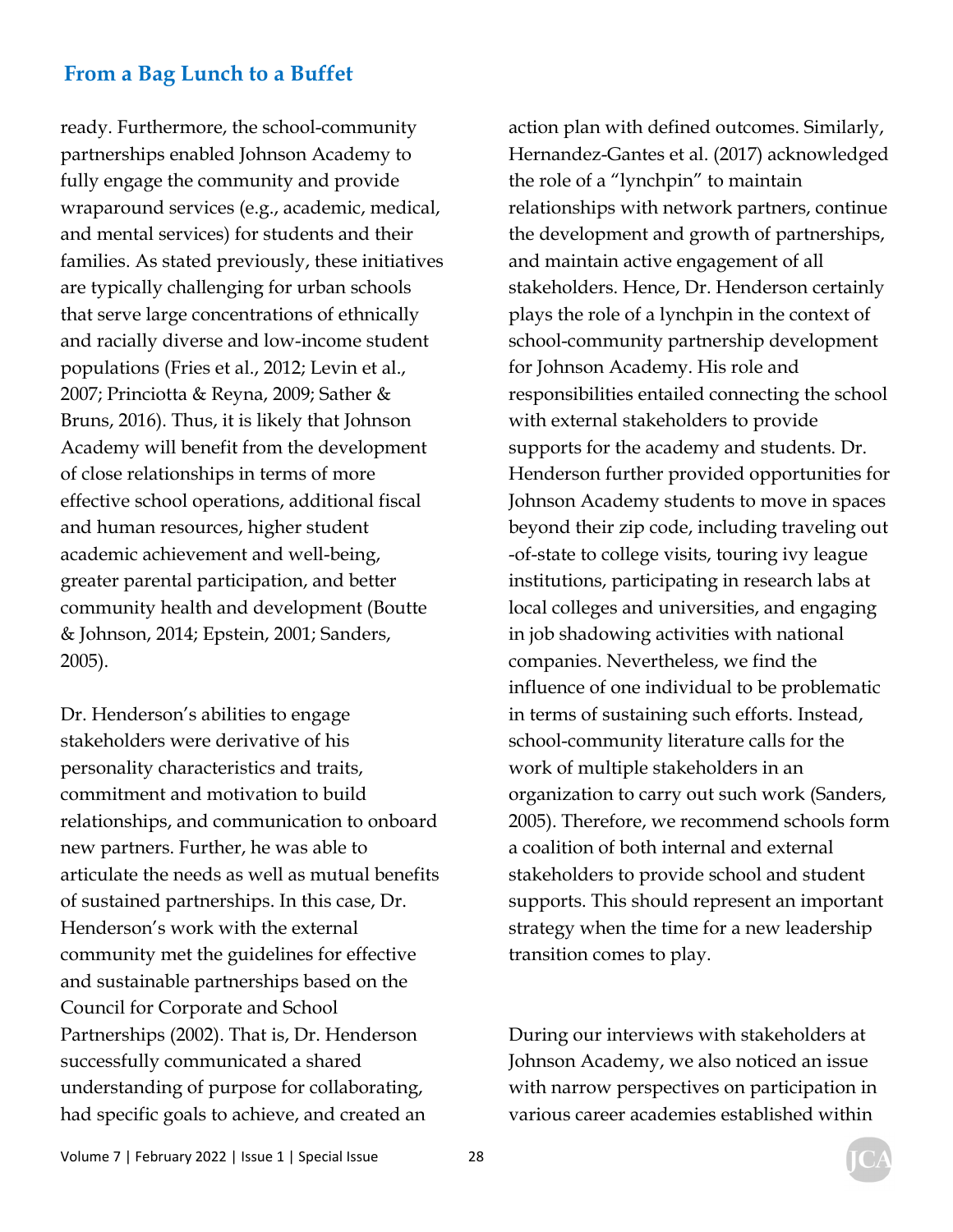the school. We heard many stories about career academies serving the needs of students that were interested in entering the workforce directly upon graduating from high school which is likely a contributing factor for the current lingering negative stigma of CTE programs. Instead, we believe it is necessary for administrators, teachers, and school counselors to embrace and acknowledge the dual emphasis of CTE programs (such as career academies), in preparing students to be both college and career ready. To that end, participation in career academies could be an opportunity for students to explore their interests in careers that they could envision themselves pursuing in college as a possible major.

#### **Recommendations for Practice**

Based on our findings in this case study, we recommend that school administrators and teachers customize curricula based on students' interests and enable students to decide whether they desire to participate in college preparatory activities as well as workbased learning experiences. We believe that all students should be prepared to be college and career ready, given the need for them to transition into postsecondary education (e.g., two- or four-year colleges and universities) as well as into the workforce. We believe that students should have the options to select which curricular pathways they desire to pursue as well as which co-curricular and extracurricular events (e.g., university research lab, work-based learning) to participate in. Thus, we disagree with the

practice of tracking students based on prior achievement and behavioral measures. Instead, students should be allowed to select which curricular pathway they enter and have opportunities to change as they see fit. Thus, we believe that all students should be encouraged to participate in rigorous and college preparatory curricula and activities.

#### **Limitations**

It is important to note some of the limitations of this study. This study focuses on one small school using a career academy model as well as a variety of college and career preparatory activities for students. Thus, analytic generalizations rest with identifying similar school contexts and curricular programs. [CA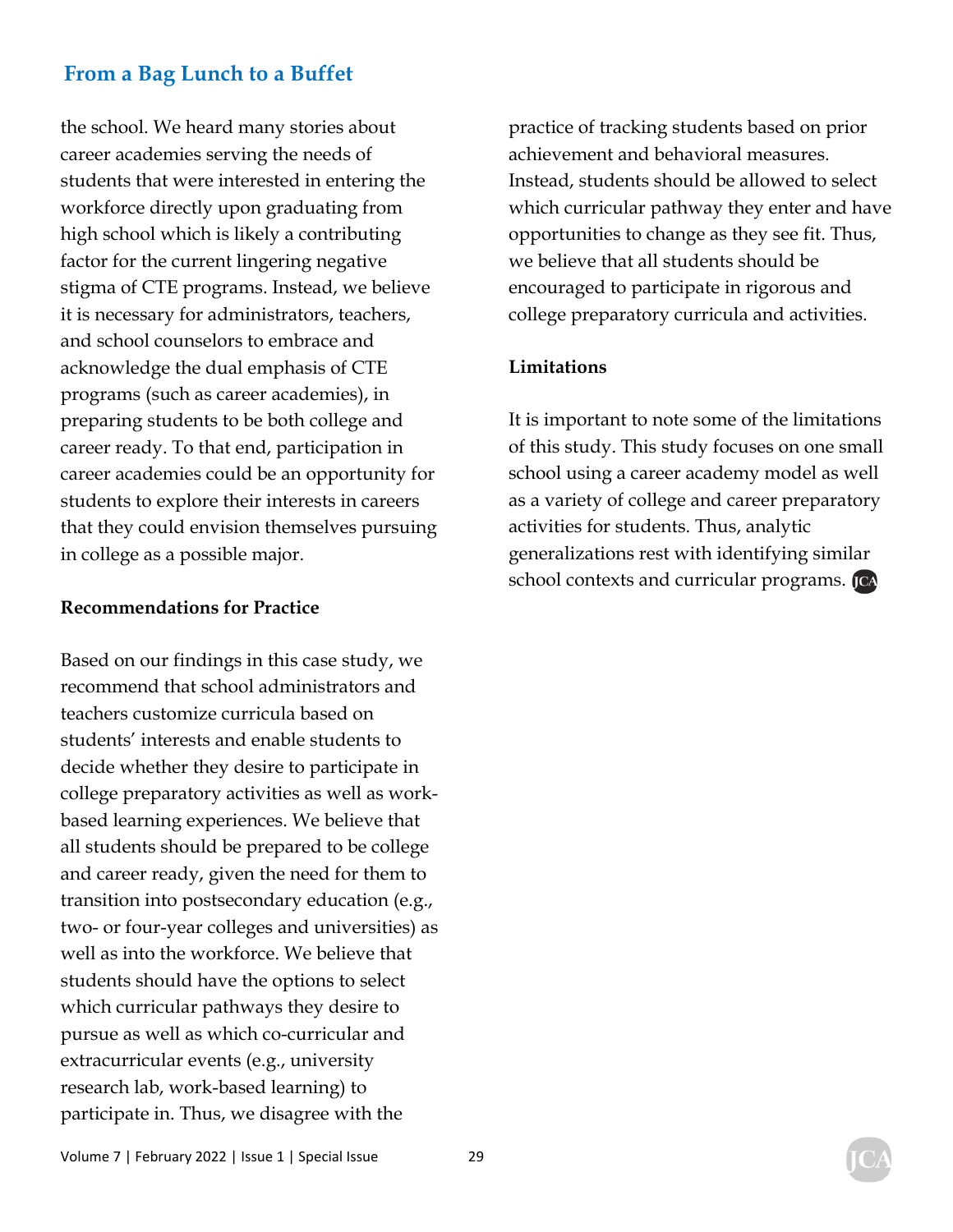#### **REFERENCES**

Achieve. (2016). The college and career readiness of high school graduates. Washington, DC: Author.

Akos, P., Lambie, G., Milsom, A., & Gilbert, K. (2007). Early adolescents' aspirations and academic tracking: An exploratory investigation. Professional School Counseling, 11(1), 57-64.

Alvarez, D., & Mehan, H. (2007). Whole school de-tracking: A strategy for equity and excellence. Theory Into Practice, 45(1), 82-89.

Badgett, K. (2016). School-business partnerships: Understanding business perspectives. School Community Journal, 26(2), 83-105.

Barton, P. (2006). High school reform and work: Facing labor market realities. Princeton, NJ: Educational Testing Service.

Boutte, G., & Johnson, G. (2014). Community and family involvement in urban schools. In. H. Milner & K. Lomotey (Eds.), Handbook of urban education (pp. 167-187). New York, NY: Routledge.

Cahill, C. (2016). Making work-based learning work. Retrieved from the Jobs for the Future website http:// www.jff.org/

Cappelli, P. (2008, Summer). Schools of dreams: More education is not an economic elixir. Issues in Science and Technology, 24(4), 60–64.

Castellano, M., Richardson, G., Sundell, K., & Stone, J. (2016). Preparing students for college and career in the United States: The effects of career-themed programs of study on high school performance. Vocations and Learning, 10(1), 47-70. doi: 10.1007/s12186-016-9162-7.

Cohen, M., & Besharov, D. (2002). The role of career and technical education: Implications for federal government (Contract No. ED-99-CO-160). Washington, DC: Office of Vocational and Adult Education.

Council for Corporate and School Partnerships. (2002). Guiding principles for business and school partnerships.

Engeln, J. (2003). Guiding school/business partnerships. The Education Digest,  $(68)$ 7, 36 – 40.

Epstein, J. (2001). School, family, and community partnership: Preparing educators and improving schools. Oxford, UK: Westview Press.

Fletcher, E.C., & Cox, E. (2012). Exploring the meaning African American students ascribe to their participation in high school career academies and the challenges they experience. *The High School Journal*, 96(1), 4-19. doi:10.1353/hsj.2012.0017

Fletcher, E.C., & Tyson, W. (2017). A longitudinal analysis of young adult pathways to STEMH occupations. Career and Technical Education Research, 41(3), 191-211. doi:10.5328/ cter40.3.191

Fletcher, E.C., Warren, N., & Hernandez-Gantes, V.M. (2018). Preparing high school students for a changing world: College, career, and future ready learners. Career and Technical Education Research, 43(1), 77-98. doi:10.5328/ cter43.1.77

Fletcher, E., & Zirkle, C. (2009). The relationship of high school curriculum tracks to degree attainment and occupational earnings. Career and Technical Education Research, 34(2), 81-102. doi: hƩps://doi.org/10.5328/ CTER34.2.81

Fries, D., Carney, K.J., Blackman-Urteaga, L., & Savas, S.A. (2012). Wraparound services: Infusion into secondary schools as a dropout prevention strategy. NASSP Bulletin, 96 (2) 119–136.

Gamoran, A. (1989). Measuring curriculum differentiation. American Journal of Education, 97(2), 129-143.

Green, T. (2017). School as community, community as school: Examining principal leadership for urban school reform and community development. Education and Urban Society, 1-25. doi: 10.1177/0013124516683997

Green, T., & Gooden, M. (2014). Transforming out-of-school challenges into opportunities: Community school reform in the urban Midwest. Urban Education, 49, 930-954.

Griffin, M., & Annulis, H. (2013). Employability skills in practice: The case of manufacturing education in Mississippi. International Journal of Training and Development, 17(3), 221-232. doi:10.1111/ijtd.12011

Hands, C. (2010). Why collaborate? The differing reasons for secondary school educators' establishment of schoolcommunity partnerships. School Effectiveness and School Improvement, 21(2), 189-207. doi: 10.1080/09243450903553993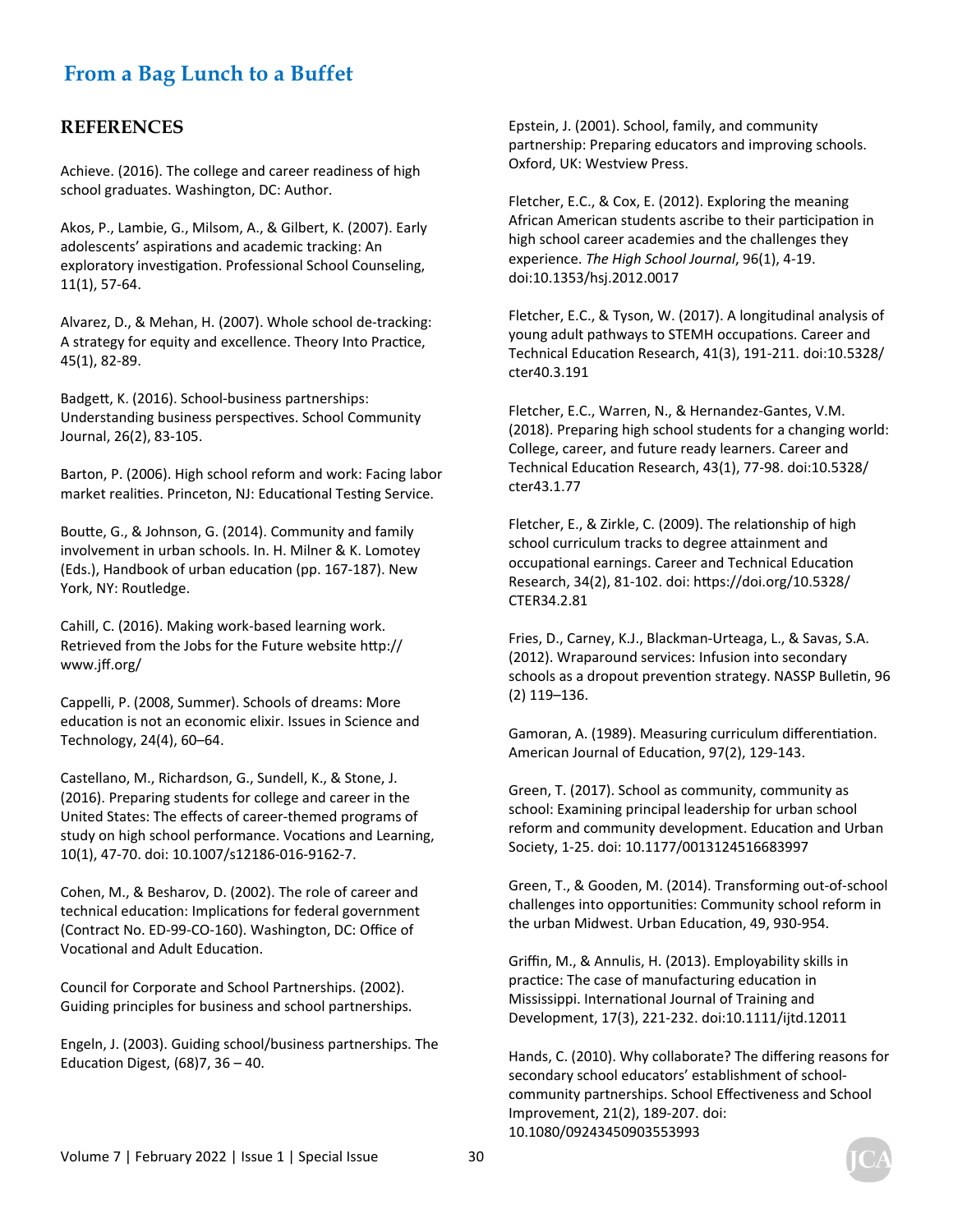Hemelt, S., Lenard, M., & Paeplow, C. (2019). Building bridges to life after high school: Contemporary career academies and student outcomes. Economics of Education Review, 68, 161-178.

Hernandez-Gantes, V.M., Jenkins, S., & Fletcher, E.C. (2017). Promoting active and sustained school-business partnerships: An exploratory case study of an IT academy. Journal of Research in Technical Careers, 1(2), 26-35. doi:10.9741/2578-2118.1023

Hewitt, R. (2005). Priming the pump: "Educating" for market democracy. In D. Boyles (Ed), Schools or markets? Commercialism, privatization, and school-business partnerships (pp. 47-58). New York, NY: Routledge.

Hoffman, N. (2011). Schooling in the workplace: How six of the world's best vocational education systems prepare young people for jobs and life. Cambridge, MA: Harvard Educational Press.

Khalifa, M. (2012). A "re"-new-"ed" paradigm in successful urban school leadership: Principal as community leader. Educational Administration Quarterly, 48, 424-467.

Kemple, J. J. (2008). Career academies: Long-term impacts on labor market outcomes, educational attainment, and transitions to adulthood. New York: MDRC.

Levin, H., Belfield, C., Muennig, P., & Rouse, C. (2007). The cost and benefits of an excellent education for all of America's children. New York, NY: Columbia University.

Lewis, T. (2007). Social inequality in education: A constraint on an American high-skills future. Curriculum Inquiry, 37(4), 329-349.

Loera, G., Nakamoto, J., Oh, Y., & Rueda, R. (2013). Factors that promote motivation and academic engagement in a career technical education context. Career and Technical EducaƟon Research, 38(3), 173-190. doi: 10.5328/ cter38.3.173

Milner, H. (2013). Analyzing poverty, learning, and teaching through a critical race lens. Review of Research in EducaƟon, 37(1), 1-53.

Molnar, A. (2005). Foreword. In D. Boyles (Ed), Schools or markets? Commercialism, privatization, and school-business partnerships (pp. vii-viii). New York, NY: Routledge.

National Center on Education and the Economy. (2007). Tough choices or tough times: The report of the New Commission on the Skills of the American Workforce. San Francisco: Wiley.

National Center for Public Policy and Higher Education (2004). Measuring up 2004: The national report card on higher education. San Jose: CA: Author. Retrieved from http://www.eric.ed.gov/PDFS/ED508096.pdf

Newmann, F. M. & Wehlage, G. G. (1995). Successful school restructuring: A report to the public and educators. Madison, WI: Center on Organization and Restructuring of Schools.

Papadimitriou, M. (2014). High school students' perceptions of their internship experiences and related impact on career choices and changes. Online Journal for Workforce Education & Development, 7(1), 1-27.

Partnership for 21st Century Skills (2011). A framework for 21st century learning. Retrieved from p21.org

Princiotta, D. & Reyna, R. (2009). Achieving graduation for all: A governor's guide to dropout prevention and recovery. Washington, DC: National Governors Association Center for Best Practice.

Sanders, M. (2005). Building school-community partnerships: Collaboration for student success. Thousand Oaks, CA: Corwin Press.

Sather, A., & Bruns, E. J. (2016). National trends in implementing wraparound: Results of the state wraparound survey, 2013. Journal of Child and Family Studies, 25, 3160– 3172.

Secretary's Commission on Achieving Necessary Skills (SCANS) (1991). What work requires of schools: A SCANS report for America 2000.

Stake, R. (2006). Multiple case study analysis. New York: Guilford.

Stern, D., Dayton, C., & Raby, M. (2010). Career academies: A proven strategy to prepare high school students for college and careers. Berkeley, CA: University of California Berkeley Career Academy Support Network.

Stone, J., (2017). Introduction to pathways to productive adulthood: The role of CTE in the American high school. Peabody Journal of Education, 92(2), 155-165. doi: 10.1080/0161956X.2017.1302207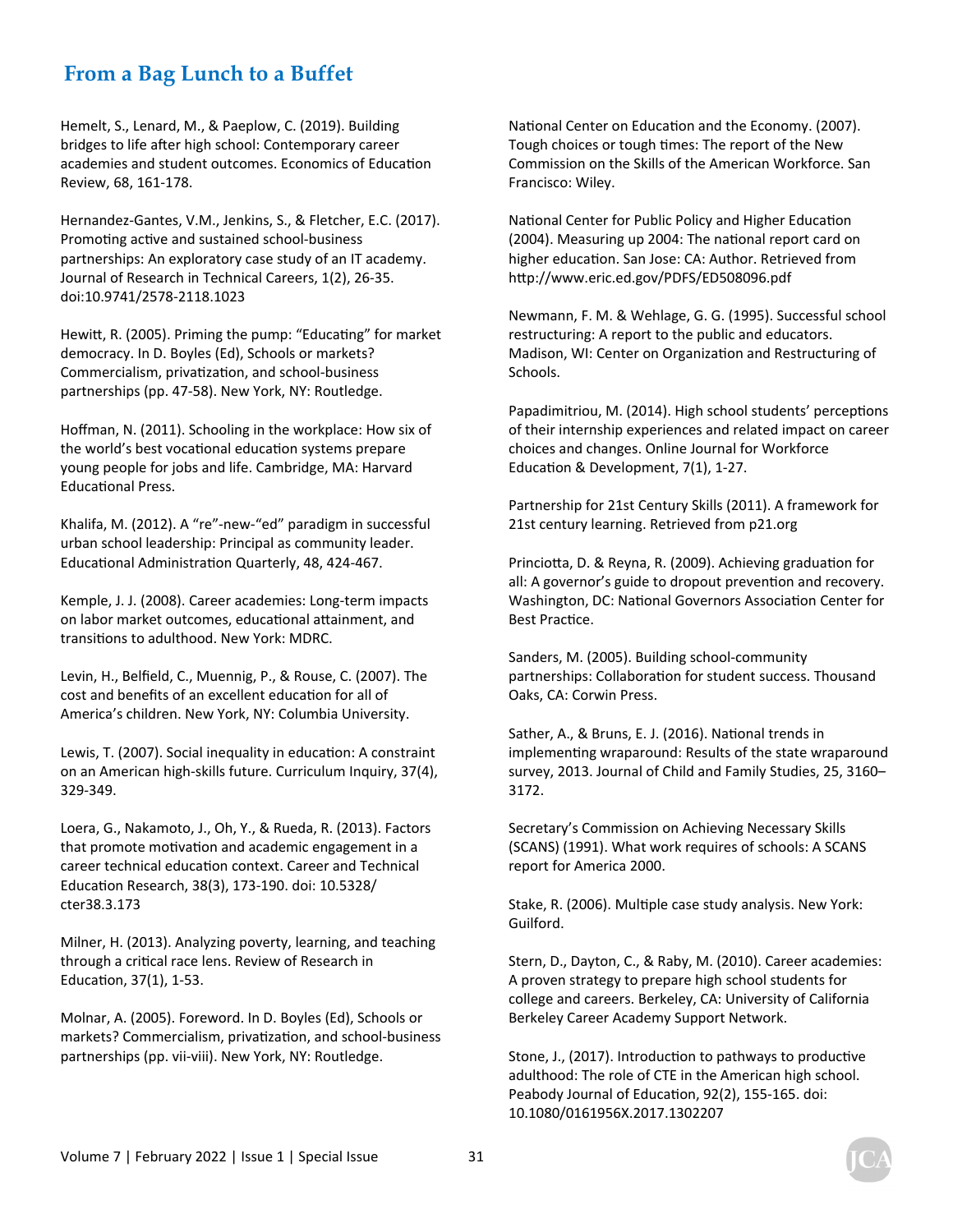Stone, J. R., III, & Alfeld, C. (2006). The neglected majority revisited. Journal of Career and Technical Education, 21(2), 61–74.

Stone, J.R. III & Lewis, M.V. (2012). College and Career Ready in the 21st Century: Making High School Matter. New York: Teacher's College Press.

Stringfield, S., & Stone, J. R. III. (2017). The labor market imperative for CTE: Changes and challenges for the 21st century. Peabody Journal of Education, 92(2), 166-179. doi: 10.1080/0161956X.2017.1302207

Symonds, W., Schwartz, R., & Ferguson, R. (2011). Pathways to prosperity: Meeting the challenge of preparing young Americans for the 21st century. Harvard Graduate School of Education.

Turnbull, V. (2015). The profitability for businesses in school -business partnerships (doctoral dissertation). Retrieved from ProQuest Dissertations and Theses. (10101169).

Voorhis, F., & Sheldon, S. (2004). Principals' roles in the development of US programs of school, family, and community partnerships. International Journal of Educational Research, 41(1), 55-70.

Warren, M. (2005). Communities and schools: A new view of urban education reform. Harvard Educational Review, 75(2), 133-173.